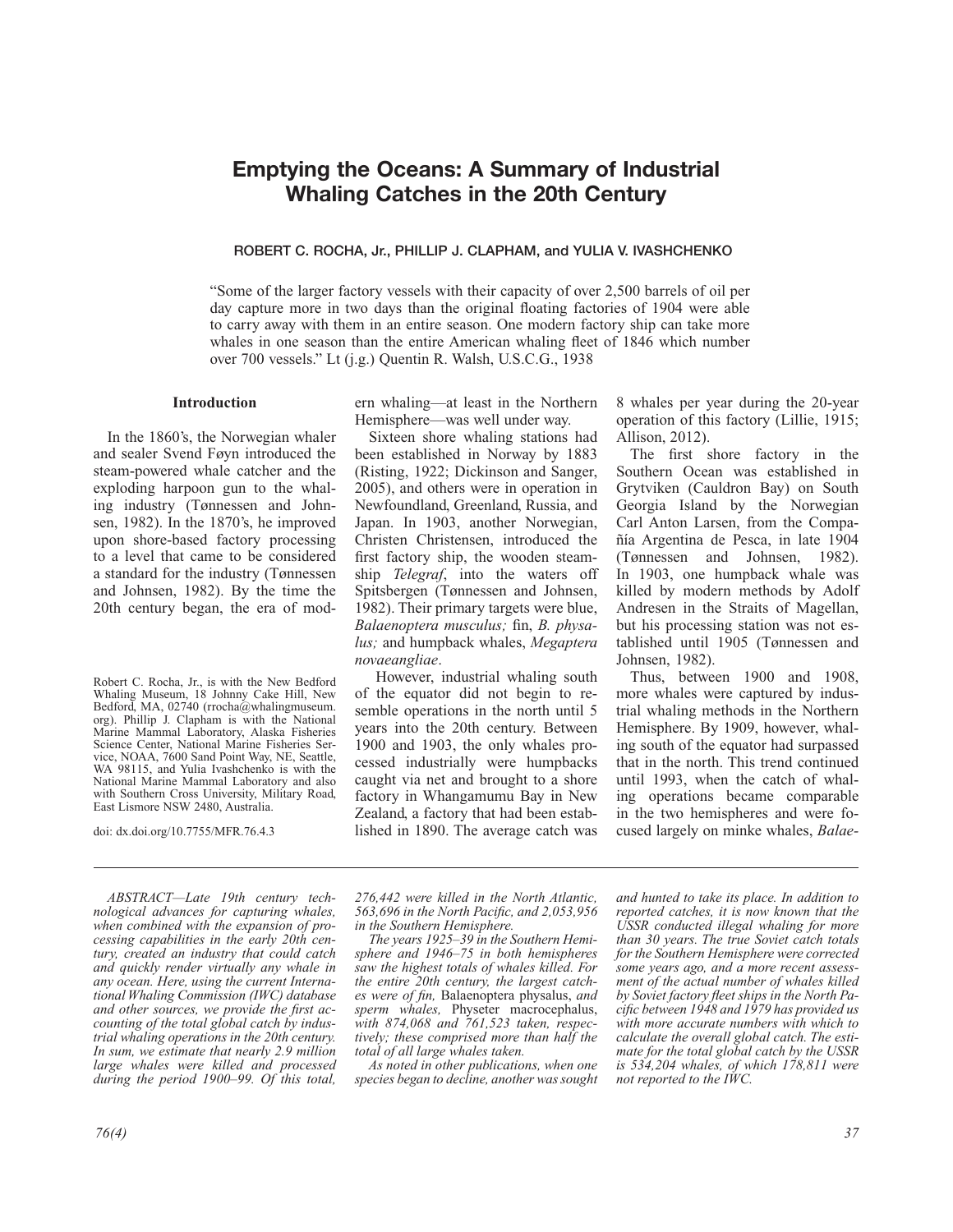*noptera acutorostrata,* and Antarctic minkes, *B. bonaerensis*.

Until World War I, industrial whaling in the Southern Hemisphere focused primarily on humpbacks. After this, several participating countries (England, Denmark, Norway, Japan, Canada, and the United States in the Northern Hemisphere and South Africa, England, Chile, Norway, and Argentina in the Southern Hemisphere) took full advantage of the previously unexploited stocks of large rorquals (Allison, 2012). These species had not (with the exception of humpbacks) been available to the traditional Yankee whalers, whose small wooden boats could not be rowed fast enough to catch these whales.

The ability of a modern catcher boat to fire exploding harpoons and inject air into these fast-swimming whales (that would have otherwise sunk when they were killed) removed any advantage a whale might have had over a whaling ship. Modern whalers also found new populations of sperm whales, *Physeter macrocephalus,* to hunt and also took southern right whales, *Eubalaena australis,* when they were encountered.

Between the 1920's and the 1980's, industrial whaling went through periods of expansion and crisis. As with many industries, these fluctuations led to international efforts to regulate the use of the primary resource, with varying but usually unsuccessful effect.

In the late 1920's, members of the League of Nations declared that whales needed "urgent international measures" to protect them from extinction and thus set up a committee of experts to find a solution (Redekop, 2010). At the same time, in 1929, Norway adopted its own Norwegian Whaling Act to regulate the annual killing of whales in the open sea and thus (at least in theory) sustain the industry (Tønnessen and Johnson, 1982).

Soon afterward, the League of Nations efforts led to the signing, by 26 countries, of the Convention for the Regulation of Whaling at the Geneva Convention in September 1931. This act entered into force in 1935 (Tønnessen and Johnson, 1982) and served as the first measure of protection for bowhead whales, *Balaena mysticetus;* right whales, *Eubalaena* spp*.;* and gray whales, *Eschrichtius robustus;* all of which had been heavily exploited historically.

Subsequently, the International Agreement for the Regulation of Whaling was signed in London in 1937. However, many parts of this measure were ignored. After World War II, in late 1945, the United States hosted 19 countries at the International Whaling Conference (Tønnessen and Johnson, 1982). Ultimately, this led in 1946 to the creation of the International Convention for the Regulation of Whaling (ICRW) and the governing body for this Convention, the International Whaling Commission (IWC) (IWC, 2002).

Conservation measures were clearly an important part of this document, although protection of whales was undertaken for the strictly commercial purpose of attempting to ensure that the industry remained sustainable. As the Convention worded it, the aim was "to provide for the proper conservation of whale stocks and thus make possible the orderly development of the whaling industry."

Industrial whaling resumed in robust fashion in the 1950's, with Norway, Great Britain, Japan, and the USSR hunting in both hemispheres. In the Northern Hemisphere, Canada, Denmark, Iceland, Spain, Portugal, Korea, and China were hunting whales commercially. In the Southern Hemisphere, whaling operations were registered to Brazil, France, South Africa, Australia, Chile, New Zealand, Peru, and Panama, and the Netherlands and Argentina became involved in the region for the first time. A final expansion of Antarctic whaling took place between 1955 and 1961 (Tønnessen and Johnson, 1982).

For much of the 1950's, '60's, and '70's, the number of whales caught by most whaling nations, and the size of those whales, continued to decline. Smaller whale species, discussed later in this paper, were targeted. Japan

and the USSR, however, continued to meet their quotas. While some of this was due to having more numerous and more powerful whale catchers, it was also because much of the whaling was being conducted illegally.

The Japanese were catching many undersized whales in their coastal fishery and falsifying their reports in order to conform to IWC regulations (Kasuya, 1999; Kasuya and Brownell, 1999, 2001; Kondo and Kasuya, 2002). Similarly, the USSR is now known to have conducted large-scale illegal catches for more than three decades (Yablokov, 1994; Clapham and Ivashchenko, 2009; Ivashchenko et al., 2013; Ivashchenko and Clapham, 2014). On a much smaller scale, between 1951 and 1956 a factory ship registered in Panama, the *Olympic Challenger*, owned by Aristotle Onassis' Olympic Whaling Company, was consistently "shooting anything that swam and at any time" (Elliot, 1997).

By 1972, more protective attitudes in the United States toward whaling had sufficiently influenced national politics such that both the Marine Mammal Protection Act and the Endangered Species Act were passed within a span of 14 months. In 1972, the United Nations Conference on the Human Environment, held in Stockholm, Sweden, passed a resolution, by 52 votes to 0, calling for a 10-year moratorium on commercial whaling. Similar resolutions were introduced in the IWC in 1972, 1973, and 1974, but the proposal did not receive the required three-fourths majority (IWC, 1975). Nonetheless, by 1982, proconservation nations held a substantial majority at the IWC, and duly voted to enact a moratorium (technically a zero-catch limit) on all commercial whaling.

When this vote was taken in 1982, there were 10 countries still in the business of whaling. Iceland, Norway, Spain, Portugal, and Korea were whaling in the north, while Brazil, Peru, Chile, and the USSR were operating in the south. Only Japan still had operations in both hemispheres. The following year whaling operations attributed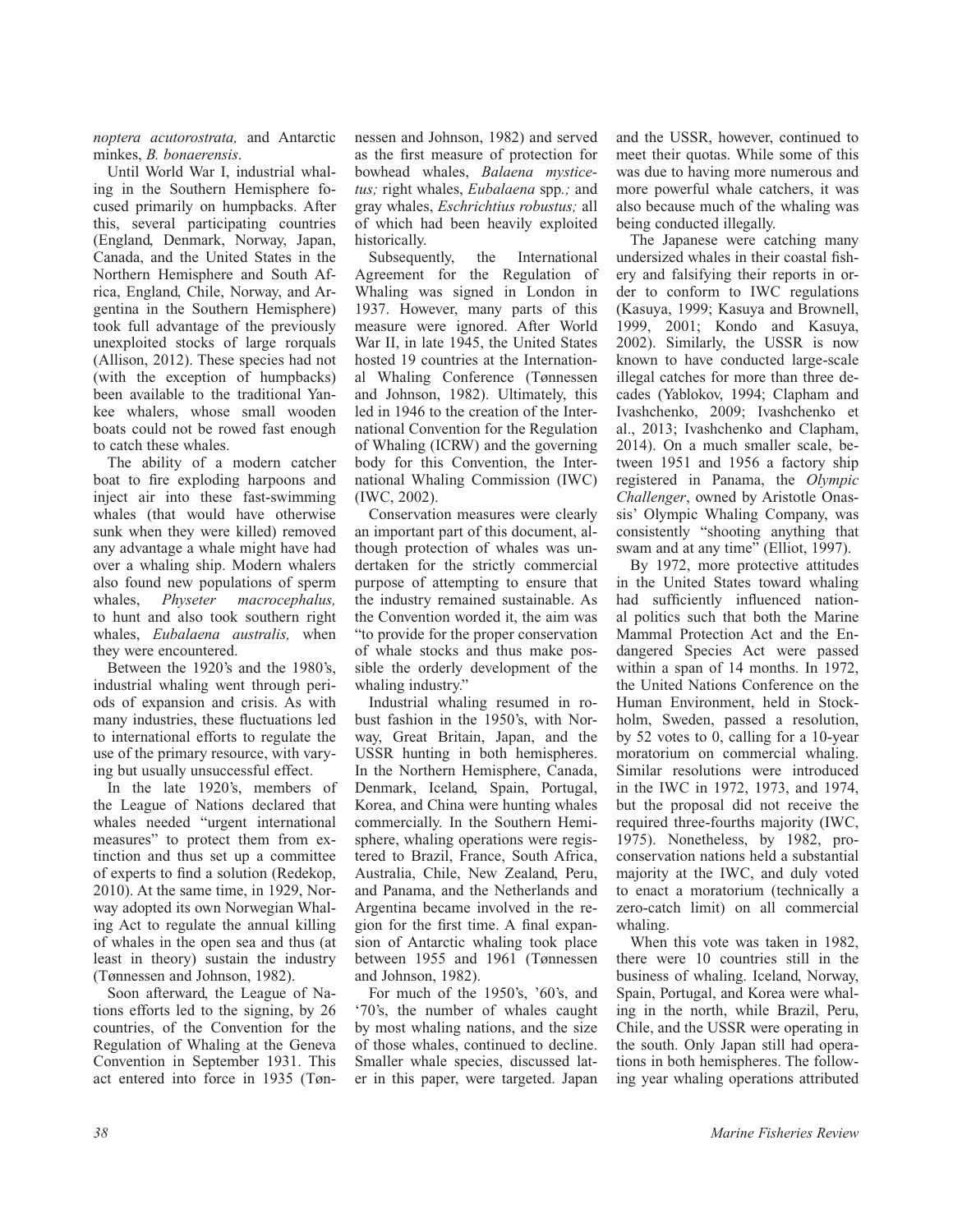to the Philippines were initiated. Research into this endeavor has indicated that Japanese nationals owned and operated all facets of this business, which was terminated in 1986 (Davies, 1986; Barut, 1994; Acebes, 2009). Peruvian whaling had its final season in 1983, and Portuguese whaling ended in 1987 (Allison, 2012).

Once the moratorium took effect with the 1985–86 Antarctic whaling season, all nations, other than Norway, Japan, and the USSR ceased industrial commercial whaling. Japan, Norway, and the USSR all lodged objections to the ban (under the Convention, an objection lodged within 90 days means that the objecting nation is not bound by any decision of the IWC, and this includes the moratorium). However, the Soviets continued whaling for only one more year (Allison, 2012).

Japan initially objected to the moratorium but withdrew this objection under U.S. threat of fisheries sanctions and thereafter exploited Article VIII of the Convention, which permits member states to issue permits to kill whales for scientific research (so-called "scientific whaling," see Clapham, 2014). Iceland, the Republic of Korea, and Norway also received permits for scientific whaling between 1986 and 1994 (IWC, 2004). Iceland withdrew from the IWC in 1992 but subsequently rejoined in 2002, lodged an objection to the Moratorium, and resumed commercial whaling in 2006. Norway halted their scientific whaling and in 1993 also resumed commercial hunting under the objection provision (IWC, 1995).

Remarkably, there has been no complete accounting of the total number of whales taken by industrial whaling in the world's oceans in the 20th century. Clapham and Baker (2008) attempted to assess totals for the Southern Hemisphere, including revised catch totals for the USSR, which, as noted above, conducted extensive illegal whaling after World War II (Clapham and Ivashchenko, 2009; Ivashchenko et al., 2011).

No attempt has previously been made to determine the total catch for

the Northern Hemisphere, in part because revised Soviet totals for the North Pacific were not available until very recently (Ivashchenko et al., 2013). Here, using the current IWC database (Allison, 2012), corrected Soviet catch totals, and other sources, we provide an accounting of total catches by all industrial whaling operations worldwide from 1900 to 1999. In addition, we examine trends in the species that were targeted, compare hunt totals and activity between hemispheres, and highlight the periods of most intense hunting.

### **Materials and Methods**

For the purpose of this report, any whale that was processed at a shore whaling station or on a floating factory ship was considered to have been killed by industrial methods. Some whales taken without the use of harpoon cannons, such as those caught by net at Whangamumu Bay in New Zealand, are included in these totals, since they were processed on shore in a factory. The same is true for those caught by traditional methods off the Azores, since they were subsequently towed back to shore-based factories.

All known catches for species caught by subsistence whaling hunts were omitted from the tallies. These include the native operations for humpback whales at St. Vincent and West Greenland, as well as catches of bowhead whales by Alaska natives, and takes of gray whales by the native people of Chukotka (Russia) (Reeves, 2002).

Other species were caught off the coast of West Greenland using the catcher boats *Sonja* and *Sonja Kaligtoq* between 1924 and 1954, and were hand flensed along the coast (Kapel, 1979). Between 1954 and 1958, a shore station in Tovqussaq was used to process whales caught by the *Sonja Kaligtoq* crews (Kapel, 1979). Since then, motorized boats with bow-mounted cannons have been used annually to hunt fin and minke whales (and, more recently, humpback whales). These have been considered aboriginal hunts since 1978, as has

a small hunt off East Greenland that began in 1982. These aboriginal kills have also been omitted from the catch totals summarized here. Although the motorized boats sometimes provided access to species that were not part of the traditional aboriginal hunt, the noncommercial use of the whales warrant their omission from our tallies.

Annual totals from the International Whaling Commission database (Allison, 2012) for each of the large whale species listed were tallied for each hemisphere; for the Northern Hemisphere, separate totals were calculated for the North Atlantic and North Pacific. The revised totals for Soviet whale catches in the North Pacific for the period 1948–79, recently compiled by Ivashchenko et al. (2013), were used to replace the Soviet totals in the IWC database.

Catches for North Pacific right whales were compiled from the IWC database (Allison, 2012) and Brownell et al.  $(2001)^1$ , with corrections made by one of us (YVI) to reflect the most recent accounting of Soviet illegal catches of this species. Corrected Soviet numbers were published in Ivashchenko and Clapham (2012) and Ivashchenko et al. (2013); however, additional catches have come to light since then, and the total for Soviet takes of this species now stands at 765 (of which only 11 were reported to the IWC; Ivashchenko, unpubl. data).

Revised Soviet data for Bryde's, *B. edeni*; minke, gray, and unspecified/ other whales for the years 1948–79 were available only as a sum total and not as annual data. Those totals were included in the final tallying.

The numbers given here are the best estimate of the total catch at this time. New information is continually being added to the IWC database (Allison, 2012), and that database includes ex-

<sup>&</sup>lt;sup>1</sup>There is a discrepancy between the total numbers of non-Soviet catches of North Pacific right whales reported in the IWC database and those given in Table 3.2 of Brownell et al. (2001), with the latter showing 12 more than the IWC data. Because the Brownell et al. table includes a block of 28 animals taken from 1911 to 1938, with uncertainty noted in this total, we have used the lower IWC figures.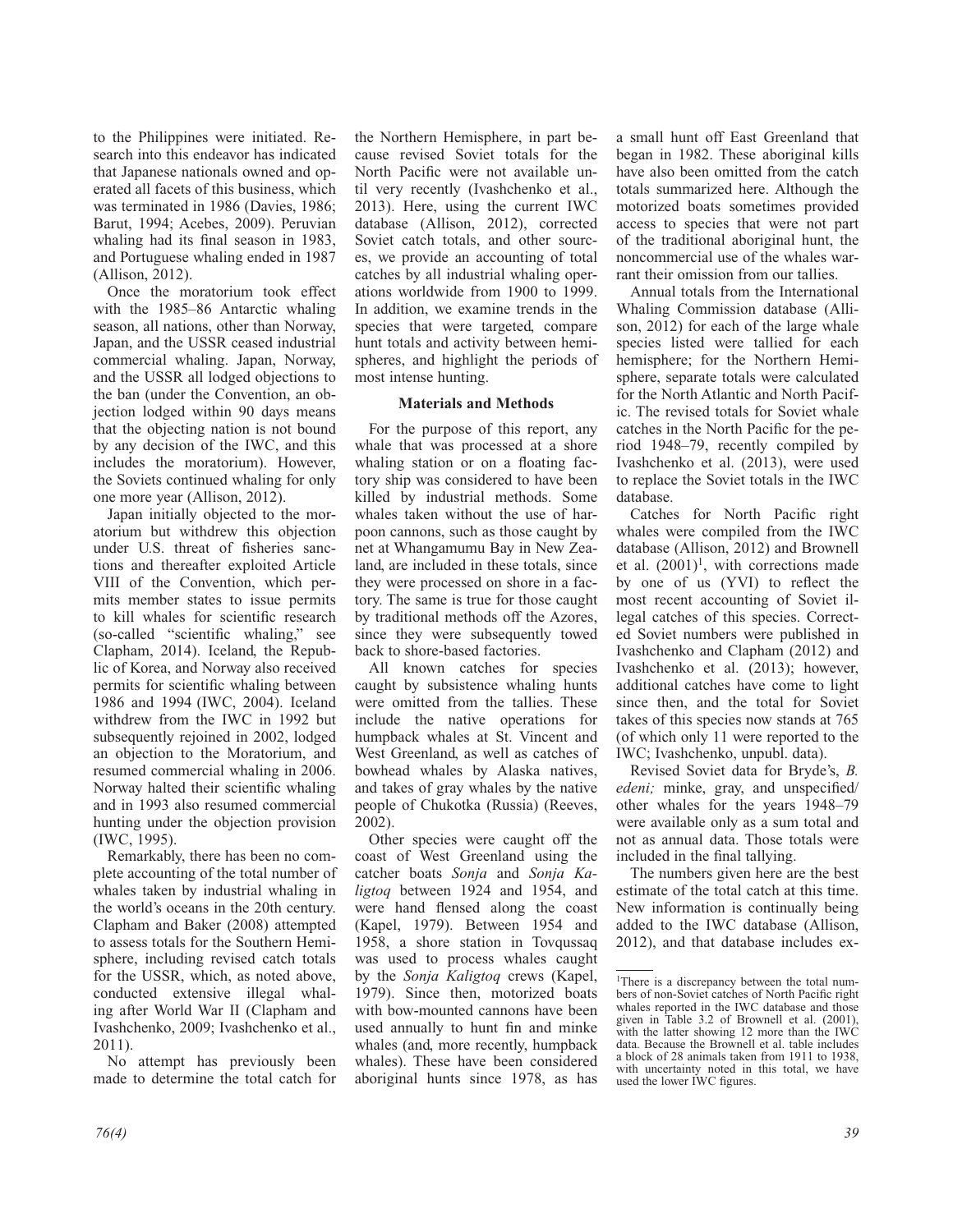**Table 1.—Total catches of large whales by industrial whaling operations, species, and hemisphere, 1900–99.**

|                   |                |               | Catches (no. of animals) |           |
|-------------------|----------------|---------------|--------------------------|-----------|
| Species           | North Atlantic | North Pacific | Southern Hemisphere      | Total     |
| Blue              | 6.699          | 8.838         | 363.648                  | 379.185   |
| Fin               | 72.069         | 75.538        | 726.461                  | 874.068   |
| Sperm             | 40.046         | 314.942       | 406.535                  | 761.523   |
| Humpback          | 4.454          | 29.131        | 215.848                  | 249.433   |
| Sei               | 13.048         | 73.903        | 204.589                  | 291.540   |
| Bryde's           | 254            | 13.795        | 7.913                    | 21.962    |
| Minke             | 131.866        | 34.826        | 117.213                  | 283.905   |
| Right             | 141            | 967           | 4.452                    | 5.560     |
| Gray              | 0              | 3.350         | 0                        | 3.350     |
| Unspecified/Other | 7.865          | 8.406         | 7.297                    | 23.568    |
| Sub-total         | 276,442        | 563.696       |                          |           |
| Hemisphere Totals |                | 840.138       | 2.053.956                | 2.894.094 |

peditions for which no information on catch has been found to date, notably during the early 1900's. Furthermore, it should be noted that Bryde's whales were not distinguished from sei whales until the early 1900's (and often not until much later), and for many years they continued to be listed as sei whales.

Finally, it is important to note that some catch totals for the North Pacific are likely to be incorrect to an unknown degree. The IWC database still contains data from the Japanese coastal fishery that are known to be falsified, notably for sperm whales (Kasuya, 1999); furthermore, analyses of sperm whale length data have

raised suspicions about the reliability of the pelagic Japanese catch statistics for this species (Cooke et al., 1983). We currently have no way of estimating the degree of unreliability in these data, and North Pacific totals for sperm whales are reported with that caveat.

### **Results and Discussion**

The technological advances of the late 19th century, when combined with the expansion of processing capabilities in the early 20th century, created an industry that could essentially catch and quickly process any whale in any ocean. In total, the years from 1900 through 1999 saw nearly 2.9 million

large whales killed and processed globally by industrialized whaling. Total catches by species and hemisphere are summarized in Table 1. Tables 2 and 3 break down catches for each hemisphere by 10-year periods, and trends in catches for each species are graphically represented in Figures 1a and 1b. More detail is provided in Tables 4 and 5, which give catch totals by species and by year for the Northern and Southern Hemispheres, respectively.

Fin whales were killed in larger numbers (874,068) than any other species, with sperm whales (761,523) being the second-most hunted. Together, these two whales comprise more than half (56.5%) of the large cetacean species killed globally in the 20th century. This proportion is almost the same (55.1%) when looking at the numbers for only the Southern Hemisphere. In the Northern Hemisphere, the sperm whale was the most heavily hunted  $(354,988 \text{ catches})^2$ , followed by the minke whale and the fin whale.

**Table 2.—Northern Hemisphere industrial whaling totals, including illegal Soviet whaling, by decade, 1900–99 (Soviet data for which only sum totals are available are not included).**

| <b>Species</b> | 1900-1909 | 1910-1919 | 1920-1929 | 1930-1939 | 1940-1949 | 1950-1959 | 1960-1969 | 1970-1979 | 1980-1989 | 1990-1999 |
|----------------|-----------|-----------|-----------|-----------|-----------|-----------|-----------|-----------|-----------|-----------|
| Blue           | 4.830     | 3.040     | 2.738     | 1.126     | 554       | 1.483     | 1.731     | 35        |           |           |
| Fin            | 12.570    | 18.548    | 23.977    | 12.599    | 11.931    | 25.137    | 30.824    | 9.769     | 2.252     |           |
| Sperm          | 294       | 3.449     | 7.512     | 11.793    | 21.666    | 64.092    | 153.193   | 82.429    | 4.960     |           |
| Humpback       | 4.409     | 7.437     | 8.005     | 2,513     | 923       | 2.538     | 7.700     | 60        |           |           |
| Sei            | 2.903     | 6.460     | 7.677     | 5.446     | 5.255     | 10.941    | 33.439    | 14.253    | 577       |           |
| Bryde's        | 0         |           | 20        | 4         | 418       | 934       | 480       | 4.940     | 3.786     |           |
| Minke          | $\Omega$  | 38        | 156       | 7.578     | 23,752    | 38,976    | 36,929    | 37.550    | 17.606    | 3.418     |
| Gray           | 0         | 1.057     | 550       | 747       | 480       | 28        | 339       |           |           |           |
| Right          | 92        | 72        | 88        | 46        | 35        | 84        | 676       | 15        |           |           |
| Unspec.        | 11.212    | 2.153     | 147       | 2.250     | 43        | 299       | 4         | 5         | 13        |           |
| Total          | 36.310    | 42.254    | 50,870    | 44.102    | 65.057    | 144.512   | 265.315   | 149.056   | 29.194    | 3.419     |

**Table 3.—Southern Hemisphere industrial whaling totals, by decade, 1900–1999.**

| Species  | 1900-1909 | 1910-1919 | 1920-1929 | 1930-1939 | 1940-1949 | 1950-1959 | 1960-1969 | 1970-1979 | 1980-1989 | 1990-1999 |
|----------|-----------|-----------|-----------|-----------|-----------|-----------|-----------|-----------|-----------|-----------|
| Blue     | 758       | 30.263    | 84.319    | 163.687   | 40.389    | 29.149    | 13.696    | 1.387     | 0         |           |
| Fin      | 1.070     | 36.753    | 66.084    | 137.490   | 100.705   | 262.404   | 111.776   | 10.178    |           |           |
| Sperm    |           | 4.122     | 6.609     | 21.540    | 34,888    | 96.997    | 141.754   | 99.735    | 879       |           |
| Humpback | 11.603    | 57.205    | 14.090    | 31.758    | 11.105    | 58.849    | 31.195    | 43        |           |           |
| Sei      | 661       | 2.549     | 6.373     | 2.333     | 4.305     | 21.302    | 131.538   | 35.528    |           |           |
| Bryde's  | 3         | 607       | 322       | 57        | 450       | 252       | 1.619     | 3.577     | 1.026     |           |
| Minke    |           | 6         |           | $\Omega$  |           | 132       | 3.196     | 64.152    | 45.974    | 3.751     |
| Right    | 331       | 487       | 119       | 122       | 2         | 250       | 3.137     | 4         |           |           |
| Unspec.  | 1.363     | 3.311     | 313       | 2.198     | 87        | 15        | 9         |           | 0         |           |
| Totals   | 15,800    | 135.303   | 178.230   | 359.185   | 191.932   | 469.350   | 437.920   | 214,605   | 47.880    | 3.751     |

<sup>2</sup>This number for sperm whales is likely an underestimate because of the known unreliability of Japanese coastal whaling statistics, as noted above, together with the possibility that Japanese pelagic catch statistics are also unreliable to an unknown degree.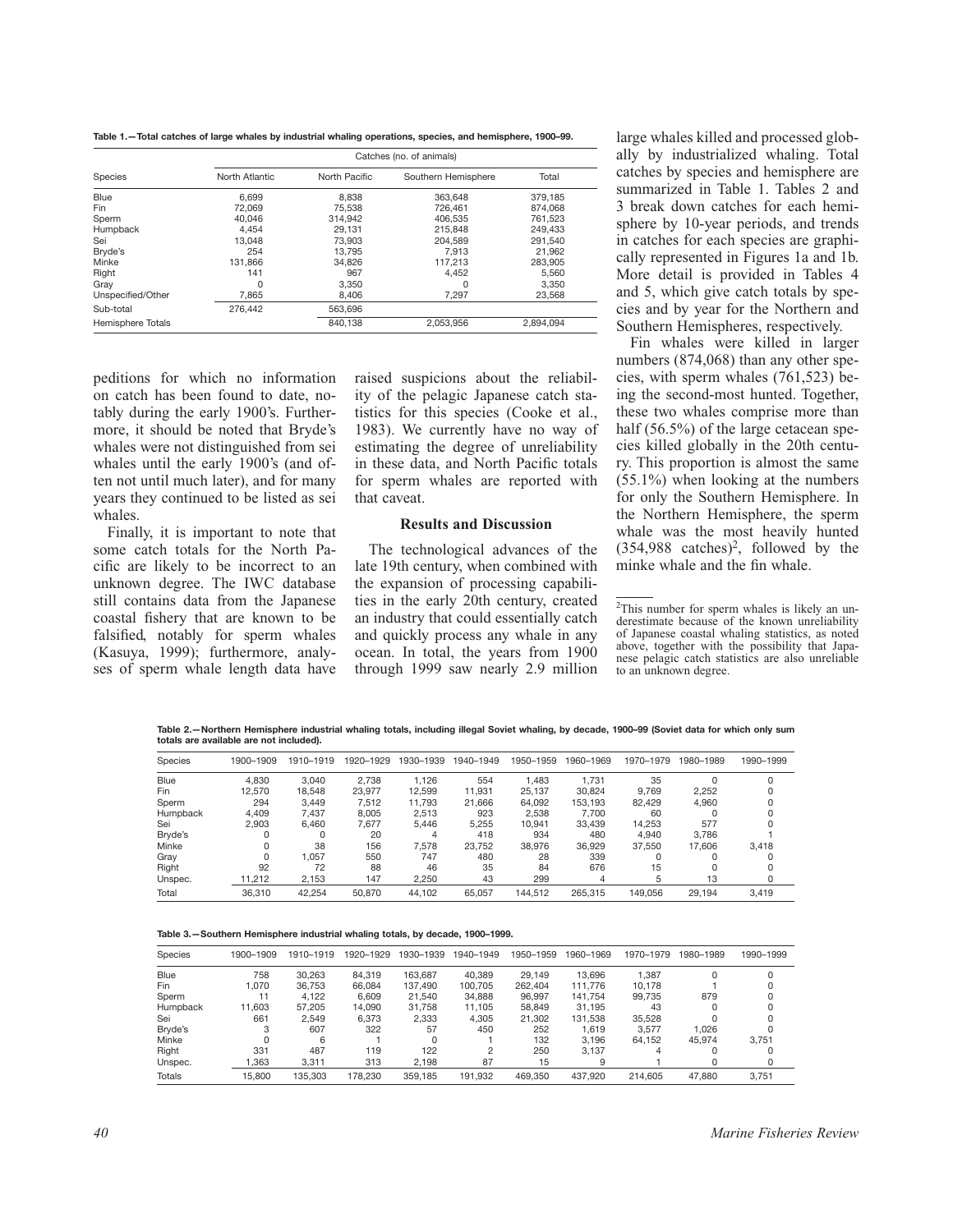

Figure 1a.—Northern Hemisphere industrial whaling totals, including Soviet whaling, by decade, 1900–99 (data from Table 2).



Figure 1b.—Southern Hemisphere industrial whaling totals, by decade, 1900–99 (data from Table 3).

The year 1925 marked the arrival in the Antarctic of the first modern pelagic stern-slip factory ship, the British vessel *Lansing* (Clapham and Baker, 2008). The ability to quickly process large numbers of whales in habitats far offshore greatly increased the efficiency of the industry. Beginning in 1927, industrial whalers were consistently killing more than 20,000 whales annually in the Southern Hemisphere (they had surpassed this total in 1912, 1913, and 1925). Only a 1-year cessation of whaling by Norway, in 1931, brought the total below 20,000. Between 1934 and 1939 more than 34,000 whales were killed each year. The onset of World War II and the repurposing of resources led to a 6-year period of reduced whaling. However, once the war ended, the business of hunting whales resumed.

Twentieth century whaling was far more intense in the Southern Hemisphere (though no less devastating to some populations north of the equator): the number of whales killed in the Southern Hemisphere was 2.5 times greater than in the Northern. Over the three decades following World War II, the most intensive 5-year period for whaling in the Southern Hemisphere was 1957–61, when 280,133 whales were killed and processed. By contrast, the most intensive 5-year span for whales in the north was 1966–70, when 153,722 whales were killed. The year 1960 had the highest regional 1-year total for the century, with 62,129 animals killed in the Southern Hemisphere. In the north, the highest 1-year total was 33,473 whales in 1966.

Taken together, the global total for the years 1957–61 was 368,878 large whales. The 3 highest years were 1959–61, with each of those 3 years having global totals approaching or exceeding 75,000 whales. A further 69,466 were killed in 1964.

The trends in the numbers highlighted here, whether by hemisphere (Fig. 1a, b) or globally, echo prior analyses of catch numbers and related economics. As stated by Schneider and Pearce (2004), "Analysis of the data reveals a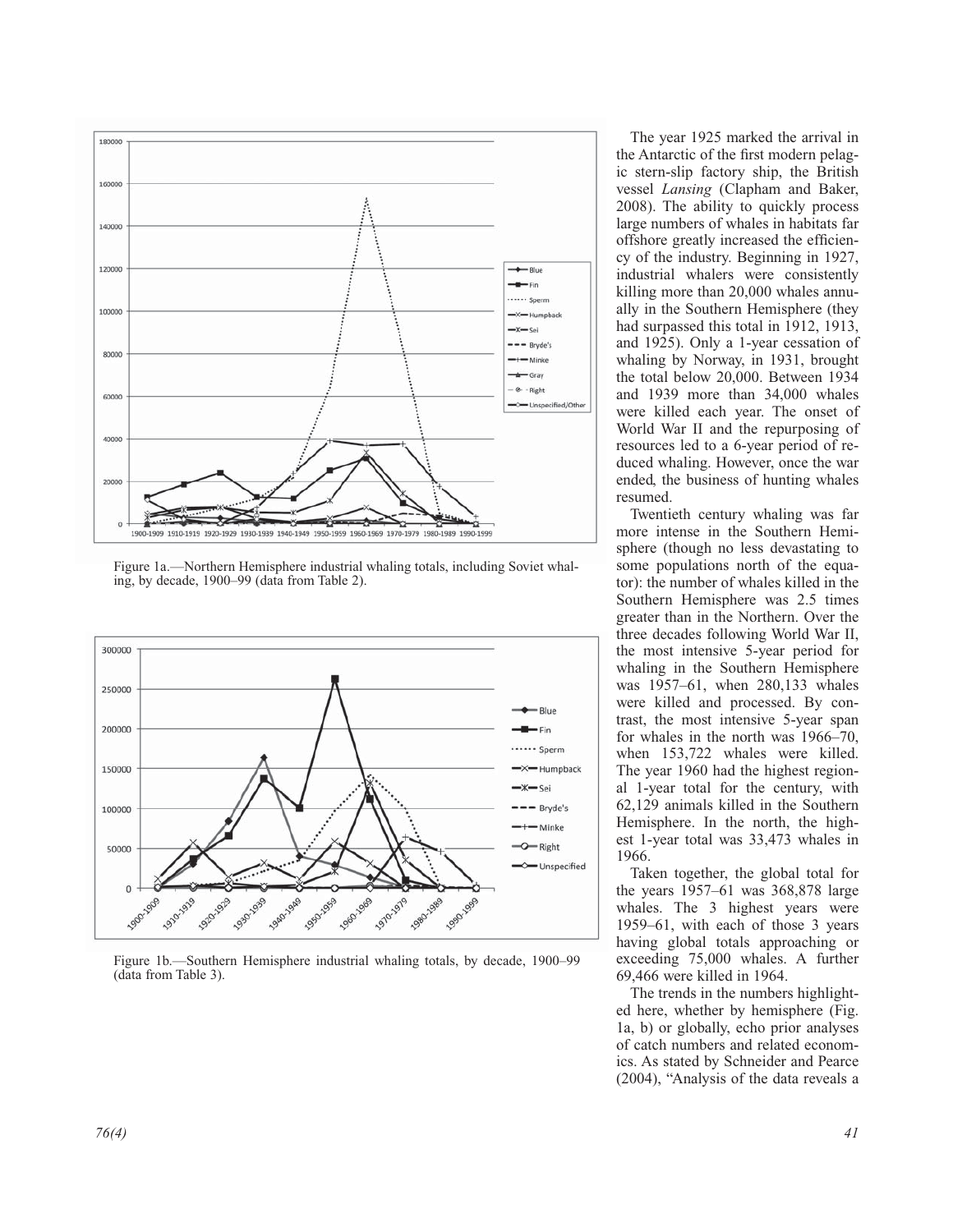|           | $\mathop{\stackrel{\mathsf{g}}{=}}\limits^{\mathsf{g}}\mathop{\stackrel{\mathsf{g}}{=}}\limits$ |                   | Sperm | Humpback<br>Sei<br>Bryde's                                      |         | Minke                                                                                             | Gray            | Unspecified/Other 597<br>Right                            |           |           | Blue<br>臣                                                                                                                                                                                                                                                                                                     | Sperm<br>Humpback                                                                                  | Sei              | Bryde's<br>Minke            | Gray           | Unspecified/Other<br>Right                                                               |           |           | $\frac{9}{10} \times 10^{10}$                                                                                                                                                                                                                                                                                                                                | Sperm              | Humpback<br>Sei                                                                                                                                                                                                                                                                | Bryde's               | Minke<br>Gray          | Unspecified/Other<br>Right                                                                                                                 |          |
|-----------|-------------------------------------------------------------------------------------------------|-------------------|-------|-----------------------------------------------------------------|---------|---------------------------------------------------------------------------------------------------|-----------------|-----------------------------------------------------------|-----------|-----------|---------------------------------------------------------------------------------------------------------------------------------------------------------------------------------------------------------------------------------------------------------------------------------------------------------------|----------------------------------------------------------------------------------------------------|------------------|-----------------------------|----------------|------------------------------------------------------------------------------------------|-----------|-----------|--------------------------------------------------------------------------------------------------------------------------------------------------------------------------------------------------------------------------------------------------------------------------------------------------------------------------------------------------------------|--------------------|--------------------------------------------------------------------------------------------------------------------------------------------------------------------------------------------------------------------------------------------------------------------------------|-----------------------|------------------------|--------------------------------------------------------------------------------------------------------------------------------------------|----------|
| 1900      |                                                                                                 | $\frac{50}{25}$   |       |                                                                 |         | $\frac{1}{2}$ $\frac{1}{2}$ $\frac{1}{2}$ $\frac{1}{2}$ $\frac{1}{2}$ $\frac{1}{2}$ $\frac{1}{2}$ |                 |                                                           | 1,651     | 1920      | $\begin{array}{c} 74.8 \\ 74.8 \\ 10.9 \\ 10.8 \\ 10.8 \\ 10.8 \\ 10.8 \\ 10.8 \\ 10.8 \\ 10.8 \\ 10.8 \\ 10.8 \\ 10.8 \\ 10.8 \\ 10.8 \\ 10.8 \\ 10.8 \\ 10.8 \\ 10.8 \\ 10.8 \\ 10.8 \\ 10.8 \\ 10.8 \\ 10.8 \\ 10.8 \\ 10.8 \\ 10.8 \\ 10.8 \\ 10.8 \\ 10.8 \\ 10.8 \\ 10.8 \\ 10.8 \\ 10.8 \\ 10.8 \\ 10$ |                                                                                                    |                  | $\mathbf{\circ}$<br>$\circ$ | 68             | $\frac{4}{5}$                                                                            | 4,310     | 1940      | 102<br>2028<br>203                                                                                                                                                                                                                                                                                                                                           | $\alpha$           |                                                                                                                                                                                                                                                                                | 432                   | 727<br>105             | $\infty$                                                                                                                                   | 4,772    |
| 1901      |                                                                                                 |                   |       |                                                                 |         |                                                                                                   |                 |                                                           | 2,243     | 1921      | 8                                                                                                                                                                                                                                                                                                             |                                                                                                    |                  |                             |                |                                                                                          | 2,517     | 1941      | $73480$<br>$7380$<br>$7380$<br>$7380$                                                                                                                                                                                                                                                                                                                        |                    | 692                                                                                                                                                                                                                                                                            | $\circ$               | ,365<br>57<br>$\alpha$ | 10 O                                                                                                                                       | 6,801    |
| 1902      |                                                                                                 |                   |       |                                                                 |         |                                                                                                   |                 |                                                           | 2,943     | 1922      |                                                                                                                                                                                                                                                                                                               |                                                                                                    |                  |                             |                | 8 \$ 10 \$                                                                               | 4,499     | 1942      | 1,325<br>1,325<br>1,325                                                                                                                                                                                                                                                                                                                                      |                    | 308                                                                                                                                                                                                                                                                            | $\circ$               | 2,459<br>101           | ဖ<br>$\circ$                                                                                                                               | 5,058    |
| 1903      |                                                                                                 |                   |       | 888220                                                          |         |                                                                                                   |                 |                                                           | 3,428     | 1923      | $\alpha$                                                                                                                                                                                                                                                                                                      |                                                                                                    |                  | $\circ$                     |                | $2272$                                                                                   | 5,304     | 1943      |                                                                                                                                                                                                                                                                                                                                                              |                    | $734$<br>$7821$<br>$792$<br>$799$<br>$799$                                                                                                                                                                                                                                     | $\circ$               | 8<br>1,911             | $\frac{1}{6}$                                                                                                                              | 5,109    |
| 1904      |                                                                                                 | 862<br>1945<br>13 |       |                                                                 |         |                                                                                                   |                 |                                                           | 4,346     | 1924      | $\frac{1}{8}$ $\frac{1}{8}$ $\frac{1}{8}$ $\frac{1}{8}$ $\frac{1}{8}$ $\frac{1}{8}$ $\frac{1}{8}$ $\frac{1}{8}$ $\frac{1}{8}$ $\frac{1}{8}$                                                                                                                                                                   |                                                                                                    |                  | $\circ$<br>20               |                | $\frac{1}{2}$ $\frac{1}{2}$ $\frac{1}{2}$                                                | 5,718     | 1944      |                                                                                                                                                                                                                                                                                                                                                              | 898<br>1,748<br>75 | 789                                                                                                                                                                                                                                                                            | 1,610                 |                        | $\circ$ $\circ$ $\circ$                                                                                                                    | 5,136    |
| 905       | 002<br>882<br>$ -$                                                                              |                   | Ξ     | 323<br>136                                                      |         |                                                                                                   |                 | 770000                                                    | 101<br>4  | 925<br>۳  | ო                                                                                                                                                                                                                                                                                                             |                                                                                                    |                  |                             |                | $35.5884$ $9.4554$<br>$29.884$ $9.4554$                                                  | 081<br>N, | 1945      |                                                                                                                                                                                                                                                                                                                                                              |                    |                                                                                                                                                                                                                                                                                |                       |                        | . 95<br>$\overline{\phantom{m}}$                                                                                                           | 025<br>4 |
| 1906      |                                                                                                 | $1,179$<br>1.179  |       |                                                                 |         |                                                                                                   |                 | $^{20}_{22}$ $^{41}_{22}$ 000 $^{60}_{22}$                | 3,501     | 1926      |                                                                                                                                                                                                                                                                                                               |                                                                                                    |                  |                             |                |                                                                                          | 7,031     | 1946      | $\begin{array}{c} 46 \\ 419 \\ 741 \\ -210 \\ 69 \\ -141 \\ 69 \\ -210 \\ 69 \\ -210 \\ 69 \\ -210 \\ 69 \\ -210 \\ 69 \\ -210 \\ 69 \\ -210 \\ 69 \\ -210 \\ 69 \\ -210 \\ 69 \\ -210 \\ 69 \\ -210 \\ 69 \\ -210 \\ 69 \\ -210 \\ 69 \\ -210 \\ 69 \\ -210 \\ 69 \\ -210 \\ 69 \\ -210 \\ 69 \\ -210 \\ 69 \\ -210 \\ 69 \\ -210 \\ 69 \\ -210 \\ 69 \\ -$ |                    |                                                                                                                                                                                                                                                                                |                       | 22                     | $\circ$                                                                                                                                    | 6,308    |
| 1907      |                                                                                                 | 395<br>165<br>16  |       |                                                                 |         |                                                                                                   |                 | 2,140                                                     | 4,706     | 1927      |                                                                                                                                                                                                                                                                                                               |                                                                                                    |                  |                             |                | <i>84886005450</i><br>24886005450                                                        | 577<br>ιó | 1947      |                                                                                                                                                                                                                                                                                                                                                              |                    |                                                                                                                                                                                                                                                                                |                       | 5                      | $\circ$                                                                                                                                    | 7,293    |
| 1908      |                                                                                                 |                   |       |                                                                 |         |                                                                                                   |                 | $7.5780000087777777778$                                   | 4,663     | 1928      |                                                                                                                                                                                                                                                                                                               |                                                                                                    |                  |                             |                |                                                                                          | 4,717     | 1948      | $\begin{array}{c} 142 \\ 2,037 \\ 3,046 \\ 170 \end{array}$                                                                                                                                                                                                                                                                                                  |                    |                                                                                                                                                                                                                                                                                | $643$<br>$1583$       | $\circ$                | $\circ$                                                                                                                                    | 10,047   |
| 1909      |                                                                                                 |                   |       |                                                                 |         |                                                                                                   |                 |                                                           | 4,728     | 1929      |                                                                                                                                                                                                                                                                                                               |                                                                                                    |                  |                             |                |                                                                                          | 4,116     | 1949      | $\begin{array}{r} 98 \\ 7500 \\ 7500 \\ 3011 \\ -190 \\ -190 \\ -190 \\ +180 \\ +180 \\ \end{array}$                                                                                                                                                                                                                                                         |                    |                                                                                                                                                                                                                                                                                |                       |                        | $\circ$ $\circ$                                                                                                                            | 10,503   |
| 1900-1909 |                                                                                                 |                   |       | 4 52 4 50<br>4 50 50<br>4 50 50 50<br>4 50 50                   |         |                                                                                                   |                 | $000887$<br>$7.212$                                       | 36,310    | 1920-1929 |                                                                                                                                                                                                                                                                                                               |                                                                                                    |                  |                             |                | 2,738<br>23,512<br>23,512<br>2,672<br>2,672<br>2,682<br>2,738<br>2,738<br>2,738<br>2,738 | 50,870    | 1940-1949 | 554<br>11,931<br>21,666                                                                                                                                                                                                                                                                                                                                      |                    |                                                                                                                                                                                                                                                                                |                       |                        | $523$<br>$547$<br>$537$<br>$549$<br>$549$<br>$549$<br>$549$<br>$549$<br>$549$                                                              | 65,052   |
| 1910      |                                                                                                 |                   |       | $\begin{array}{c} 336 \\ 7,731 \\ 888 \\ 803 \end{array}$       |         | $\circ$ $\circ$ $\circ$ $\circ$                                                                   |                 | ,304                                                      | 4,859     | 1930      | $77.28$<br>$77.29$<br>$77.29$<br>$76.5$<br>$76.7$                                                                                                                                                                                                                                                             |                                                                                                    |                  |                             |                | ៰ៜៜ៷ៜ                                                                                    | 4,261     | 1950      | 73                                                                                                                                                                                                                                                                                                                                                           |                    | $\begin{array}{cccc}\n 1.4 & 0.00 & 0.00 & 0.00 & 0.00 & 0.00 & 0.00 & 0.00 & 0.00 & 0.00 & 0.00 & 0.00 & 0.00 & 0.00 & 0.00 & 0.00 & 0.00 & 0.00 & 0.00 & 0.00 & 0.00 & 0.00 & 0.00 & 0.00 & 0.00 & 0.00 & 0.00 & 0.00 & 0.00 & 0.00 & 0.00 & 0.00 & 0.00 & 0.00 & 0.00 & 0.$ |                       |                        |                                                                                                                                            | 9,223    |
| 1911      |                                                                                                 |                   |       | 577<br>2,705<br>2,386<br>1,296<br>551                           |         |                                                                                                   |                 | 0 0 N 0 18<br>0 0 N 0 18<br>1                             | 5,707     | 1931      |                                                                                                                                                                                                                                                                                                               |                                                                                                    |                  |                             |                | 5880000000000000000                                                                      | 2,125     | 195       |                                                                                                                                                                                                                                                                                                                                                              |                    |                                                                                                                                                                                                                                                                                |                       |                        | $\circ \circ \circ$                                                                                                                        | 11,460   |
| 1912      |                                                                                                 |                   |       | $2,178$<br>$2,178$<br>$1,785$<br>$1,785$<br>$1,780$             |         |                                                                                                   |                 | $\circ$ $\circ$ $\frac{3}{2}$ $\frac{5}{2}$ $\frac{5}{2}$ | ,945<br>4 | 1932      |                                                                                                                                                                                                                                                                                                               |                                                                                                    |                  |                             |                |                                                                                          | 2,750     | 1952      | $\begin{array}{r} 147 \\ 1,886 \\ 4,557 \\ 131 \\ 66 \\ 141 \\ 69 \\ 411 \\ 69 \\ 3,89 \\ \end{array}$                                                                                                                                                                                                                                                       |                    |                                                                                                                                                                                                                                                                                |                       |                        | $\circ$ $\frac{9}{4}$<br>$\circ$                                                                                                           | 12,039   |
| 1913      |                                                                                                 |                   |       | 280278<br>2021<br>2022                                          |         |                                                                                                   |                 | $\frac{1}{2}$                                             | 3,859     | 1933      |                                                                                                                                                                                                                                                                                                               |                                                                                                    |                  | $-0.46$                     |                |                                                                                          | 3,746     | 1953      | $\begin{array}{r} 157 \\ 1.836 \\ 4.681 \\ 975 \\ 0 \\ 0 \\ \end{array}$                                                                                                                                                                                                                                                                                     |                    |                                                                                                                                                                                                                                                                                |                       | 2,931<br>$\circ$       | 500                                                                                                                                        | 10,741   |
| 1914      |                                                                                                 |                   |       | $2,867$ $2,867$ $567$ $567$ $567$                               | $\circ$ |                                                                                                   | 174             | 8                                                         | 5,303     | 1934      | $1,167$<br>$167$<br>$961$                                                                                                                                                                                                                                                                                     |                                                                                                    | $288$ $54$ $75$  |                             |                | $\circ$<br>506<br>4 ro                                                                   | 4,393     | 1954      | $\begin{array}{r} 223 \\ 265 \\ 2.69 \\ 5.33 \\ 6.69 \\ 7.7 \\ \end{array}$                                                                                                                                                                                                                                                                                  |                    |                                                                                                                                                                                                                                                                                | 0<br>3,952            |                        | $\circ$ $\circ$ $\frac{8}{8}$                                                                                                              | 13,751   |
| 1915      |                                                                                                 |                   |       | $\begin{array}{c} 1.735 \\ 1.735 \\ 0.834 \\ 0.074 \end{array}$ |         |                                                                                                   |                 | ဝ <u>၁ ဗ</u> ွ ∞ ဝ                                        | 3,703     | 1935      | 172                                                                                                                                                                                                                                                                                                           | $\frac{1}{2}$<br>$\frac{1}{2}$<br>$\frac{1}{2}$<br>$\frac{1}{2}$<br>$\frac{1}{2}$<br>$\frac{1}{2}$ |                  | 908                         |                | $\begin{array}{c}\n14 \\ 4 \\ 0 \\ 0\n\end{array}$                                       | 4,839     | 1955      | 155<br>2,718<br>6,539<br>195                                                                                                                                                                                                                                                                                                                                 |                    | 962                                                                                                                                                                                                                                                                            |                       | 4,840                  | $\circ$ $\circ$ $\frac{8}{9}$                                                                                                              | 15,507   |
| 1916      |                                                                                                 |                   |       | $\frac{1}{64}$ 4 4 4 4 4 4 4 4 5 5 1                            |         | ၀၀စ္ပ္ ၈                                                                                          |                 | 5                                                         | 3,110     | 1936      | 85<br>1186<br>1156<br>1156<br>50                                                                                                                                                                                                                                                                              |                                                                                                    | $\circ$          |                             | 1,078<br>188   | $\frac{0}{6}$                                                                            | 5,425     | 1956      | $\frac{161}{2}$                                                                                                                                                                                                                                                                                                                                              |                    | 2,719<br>7,800<br>7,856<br>1,154                                                                                                                                                                                                                                               | 4,338<br>$\circ$      |                        | $0$ $\alpha$ $\alpha$                                                                                                                      | 16,458   |
| 1917      |                                                                                                 |                   |       |                                                                 |         |                                                                                                   |                 |                                                           | 2,713     | 1937      |                                                                                                                                                                                                                                                                                                               |                                                                                                    |                  | 1,283                       | $\overline{4}$ |                                                                                          | 6,181     | 1957      |                                                                                                                                                                                                                                                                                                                                                              |                    |                                                                                                                                                                                                                                                                                |                       | 4,444                  | $\circ$ $\frac{3}{2}$                                                                                                                      | 17,587   |
| 1918      |                                                                                                 |                   |       | $1,724$<br>$7,789$<br>$7,890$<br>$140$<br>$7,890$<br>$0,027$    |         |                                                                                                   | $\frac{1}{9}$ a | 104                                                       | 4,144     | 1938      | 56<br>1,078<br>1,618<br>1,080<br>658                                                                                                                                                                                                                                                                          |                                                                                                    |                  |                             | 1,422<br>54    | $\circ$<br>208<br>$\circ$ $\circ$                                                        | 5,214     | 1958      | $\begin{array}{r} 132 \\ 224 \\ 3.008 \\ 9.08 \\ \end{array}$                                                                                                                                                                                                                                                                                                |                    | 1,651                                                                                                                                                                                                                                                                          | 0<br>5,265<br>$\circ$ | $\circ$                |                                                                                                                                            | 19,783   |
| 1919      |                                                                                                 |                   |       |                                                                 | $\circ$ |                                                                                                   |                 | 58788074902                                               | 3,911     | 1939      |                                                                                                                                                                                                                                                                                                               |                                                                                                    |                  |                             |                |                                                                                          | 5,164     | 1959      | $7.568\n7.567\n8.677\n9.73\n1.911$                                                                                                                                                                                                                                                                                                                           |                    |                                                                                                                                                                                                                                                                                |                       |                        | $\begin{array}{c} 0 \underset{\alpha_0}{\otimes} 0 \leftarrow 0 \\ \underset{\alpha_1}{\otimes} 0 \end{array}$<br>$\infty$ $\circ$ $\circ$ | 17,883   |
| 1910-1919 |                                                                                                 |                   |       | 99899<br>99899<br>99899<br>9989                                 |         | $^{22}$<br>$^{1057}$                                                                              |                 | 2,153                                                     | 42,254    | 1930-1939 | $1,126$<br>$7,599$<br>$7,593$<br>$7,513$<br>$6,446$<br>$5,446$                                                                                                                                                                                                                                                |                                                                                                    |                  |                             | 7,578<br>747   | $42$<br>$2,50$<br>$2,50$                                                                 | 44,098    | 1950-1959 | $\begin{array}{r} 1,483 \\ -1,137 \\ 25,138 \\ 64,098 \\ 64,094 \\ 10,941 \\ 930 \\ 930 \\ 930 \end{array}$                                                                                                                                                                                                                                                  |                    |                                                                                                                                                                                                                                                                                |                       |                        | 299                                                                                                                                        | 144,432  |
| Total     |                                                                                                 |                   |       | 7,870<br>31,118<br>5,743<br>11,846<br>9,363                     | $\circ$ | $^{1,057}_{1,057}$                                                                                |                 | 13,365                                                    | 78,564    | Total     |                                                                                                                                                                                                                                                                                                               |                                                                                                    | $\boldsymbol{4}$ |                             |                |                                                                                          | 94,968    | Total     |                                                                                                                                                                                                                                                                                                                                                              |                    |                                                                                                                                                                                                                                                                                |                       | 8                      | 037<br>08885 1952 888<br>05758 1952 888<br>0576 1953 898<br>4                                                                              | 209,484  |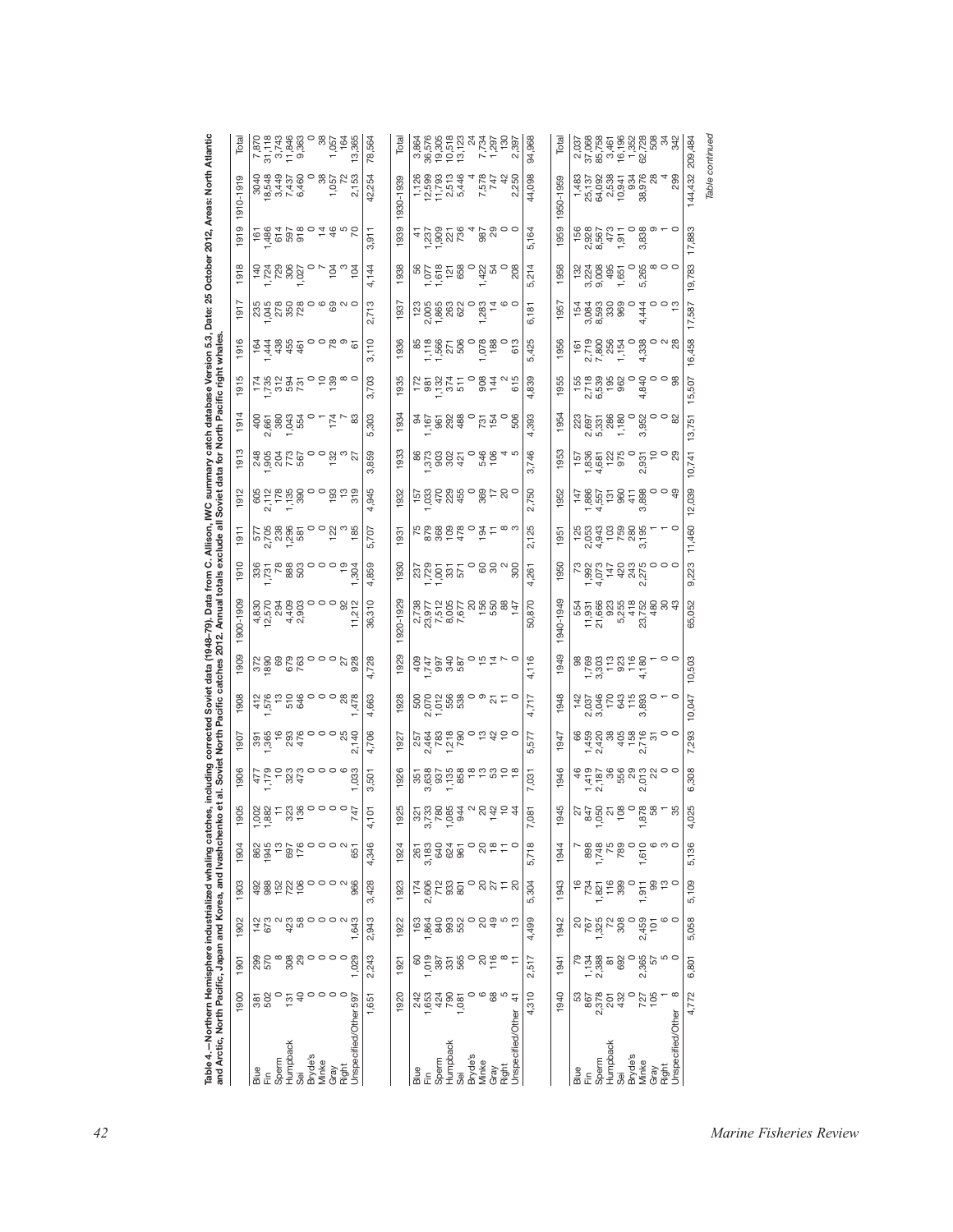| 1970-1979<br>1979<br>$\infty$<br>197 | 0        | <sub>ന</sub><br>345<br>346<br>4                                                                                                                                                                                                                                                                               | $\circ$            | $7380$<br>$780$<br>$280$                     | 000<br>က<br>004<br>ო                                                                                                                                                                                                                                                                                                              |                            | $-917$<br>$\infty$<br>620<br>ၜ | 1990-1999<br>1999<br>1998 |                       |                                     |                        |                                               |                    | $00000 - 00000$                                                                                                                                                                                                                                                                                               | 691<br>726 |                                                      | Totals<br>1980-<br>1999 | $\begin{array}{c} 15,537 \\ 147,607 \\ 349,385 \\ 33,565 \\ 66,003 \\ 166,003 \\ 102,001 \\ 108 \\ 108 \\ 109 \\ 108 \\ 109 \\ 109 \\ 108 \\ 1126 \\ \end{array}$<br>$\circ$<br>2,252<br>4,960                                                                                                      |                   | $\begin{matrix}0\\577\\3.787\\21.024\end{matrix}$    | 0                   | $\circ$ $\frac{3}{2}$             | 10,049<br>830,089<br>613<br>32 |
|--------------------------------------|----------|---------------------------------------------------------------------------------------------------------------------------------------------------------------------------------------------------------------------------------------------------------------------------------------------------------------|--------------------|----------------------------------------------|-----------------------------------------------------------------------------------------------------------------------------------------------------------------------------------------------------------------------------------------------------------------------------------------------------------------------------------|----------------------------|--------------------------------|---------------------------|-----------------------|-------------------------------------|------------------------|-----------------------------------------------|--------------------|---------------------------------------------------------------------------------------------------------------------------------------------------------------------------------------------------------------------------------------------------------------------------------------------------------------|------------|------------------------------------------------------|-------------------------|-----------------------------------------------------------------------------------------------------------------------------------------------------------------------------------------------------------------------------------------------------------------------------------------------------|-------------------|------------------------------------------------------|---------------------|-----------------------------------|--------------------------------|
| 1977                                 |          | $^{2}$ $^{430}_{-496}$<br>Ö                                                                                                                                                                                                                                                                                   |                    |                                              | $-2870$<br>$\infty$                                                                                                                                                                                                                                                                                                               |                            | 11,601                         | 1997                      |                       |                                     |                        |                                               | 61                 | 0000000000                                                                                                                                                                                                                                                                                                    | 617        | Soviet numbers for right whales entered into decades | 1960-<br>1979           | $\begin{array}{l} 1,766 \\ 1,769 \\ 40,592 \\ 235,622 \\ 24,769 \\ 255,628 \\ 255,769 \\ 255,769 \\ 255,769 \\ 255,769 \\ 255,769 \\ 255,769 \\ 255,769 \\ 255,769 \\ 255,769 \\ 255,769 \\ 255,769 \\ 255,769 \\ 255,769 \\ 255,769 \\ 255,769 \\ 255,769 \\ 255,769 \\ 255,769 \\ 25$             |                   |                                                      |                     | တ                                 | 370                            |
| G<br>197                             |          | 561<br>7,798                                                                                                                                                                                                                                                                                                  |                    |                                              | $\frac{1}{2}$ $\frac{1}{2}$ $\frac{1}{2}$ $\frac{1}{2}$ $\frac{1}{2}$ $\frac{1}{2}$<br>4                                                                                                                                                                                                                                          |                            | ,401<br>$\frac{1}{2}$          | 1996                      |                       |                                     |                        |                                               |                    | $\begin{array}{c}\n0 & 0 & 0 & 0 & 0 & 0 \\ 0 & 0 & 0 & 0 & 0 \\ 0 & 0 & 0 & 0 & 0 \\ 0 & 0 & 0 & 0 & 0\n\end{array}$                                                                                                                                                                                         | 465        |                                                      |                         |                                                                                                                                                                                                                                                                                                     |                   |                                                      |                     |                                   | 414,<br>570                    |
| 5<br>197                             |          | 889<br>899<br>0<br>$\infty$                                                                                                                                                                                                                                                                                   | $\circ$            | 8843<br>884                                  | ო                                                                                                                                                                                                                                                                                                                                 | 000                        | 14,112                         | 1995                      |                       |                                     |                        |                                               | 5                  | 0000000000                                                                                                                                                                                                                                                                                                    | 318        |                                                      | 1940-<br>1959           | 037<br>06885 58888<br>05758888802<br>057588788                                                                                                                                                                                                                                                      |                   |                                                      |                     |                                   | 209,                           |
| 1974                                 |          | $-28.8$<br>$-28.8$<br>$\infty$                                                                                                                                                                                                                                                                                |                    | 1,336<br>705<br>3,525                        |                                                                                                                                                                                                                                                                                                                                   | $O - O$                    | ,257<br>$\frac{15}{2}$         | 1994                      |                       |                                     |                        |                                               |                    | $\frac{1}{\sqrt{N}}$                                                                                                                                                                                                                                                                                          | 280        |                                                      | 1920-<br>1939           | $\begin{array}{r} 3.864 \\ 36.576 \\ 36.505 \\ 12.01 \\ 12.02 \\ 12.03 \\ 12.03 \\ 12.03 \\ 12.03 \\ 12.03 \\ 12.03 \\ 12.03 \\ 12.03 \\ 12.03 \\ 12.03 \\ 12.03 \\ 12.03 \\ 12.03 \\ 12.03 \\ 12.03 \\ 12.03 \\ 12.03 \\ 12.03 \\ 12.03 \\ 12.03 \\ 12.03 \\ 12.03 \\ 12.03 \\ 12.03 \\ 12.03 \\ $ |                   |                                                      |                     |                                   | ,972<br>94,                    |
| 1973<br>$\sim$                       | $\circ$  | 822<br>036                                                                                                                                                                                                                                                                                                    | $\circ$<br>$\circ$ | $9.80$<br>$40.90$<br>$\overline{\mathsf{N}}$ | က<br>$O$ $O$ $\tau$                                                                                                                                                                                                                                                                                                               | $O$ $N$ $O$                | ,868<br>$\frac{1}{2}$          | 1993                      |                       |                                     |                        |                                               |                    |                                                                                                                                                                                                                                                                                                               | 226        |                                                      | $1900 - 1919$           | $\begin{array}{c} 7,870 \\ 31,118 \\ 31,743 \\ 11,846 \\ 11,846 \\ \end{array}$                                                                                                                                                                                                                     |                   | $\circ$                                              | 1,057<br>164        | 13,365                            | 78,564                         |
| 197                                  | $\infty$ | 464<br>977<br>۵Ó                                                                                                                                                                                                                                                                                              |                    | 1907<br>1907<br>1907<br>$\sim$               | $\overline{4}$                                                                                                                                                                                                                                                                                                                    | $\circ \circ \circ$        | 15,707                         | 1992                      |                       |                                     |                        |                                               |                    | 0000008000<br>$\circ\circ\circ\circ\circ\circ\circ\circ\circ$                                                                                                                                                                                                                                                 | 95<br>π    |                                                      |                         |                                                                                                                                                                                                                                                                                                     |                   |                                                      |                     |                                   |                                |
| 197                                  |          | $1,424$<br>11,974                                                                                                                                                                                                                                                                                             |                    | <u>ដូង ទ័</u><br>က                           | က                                                                                                                                                                                                                                                                                                                                 |                            | 20,693<br>,869                 | 1991                      |                       |                                     |                        |                                               |                    | 0000000000                                                                                                                                                                                                                                                                                                    | $\circ$    |                                                      |                         | $\frac{\mathrm{d}\mathbf{g}}{\mathrm{d}\mathbf{h}}\mathop{\mathsf{H}}\nolimits$                                                                                                                                                                                                                     | Humpback<br>Sperm | Bryde's<br>Sei                                       | Minke<br>Gray       | Unspecified/Othe<br>Right         |                                |
| 1970<br>1960-1969                    |          |                                                                                                                                                                                                                                                                                                               |                    |                                              | $\begin{array}{l} 7.731 \\ -7.734 \\ -8.024 \\ -8.031 \\ -1.734 \\ -1.734 \\ -1.734 \\ -1.734 \\ -1.734 \\ -1.734 \\ -1.734 \\ -1.734 \\ -1.734 \\ -1.734 \\ -1.734 \\ -1.734 \\ -1.734 \\ -1.734 \\ -1.734 \\ -1.734 \\ -1.734 \\ -1.734 \\ -1.734 \\ -1.734 \\ -1.734 \\ -1.734 \\ -1.734 \\ -1.734 \\ -1.734 \\ -1.734 \\ -1.$ | 4                          | 25,<br>,650<br>264,            | 1990<br>1980-1989         |                       | $\alpha$ 4                          |                        | 9879 - 988<br>9879 - 988<br>$\frac{1}{2}$     |                    | $\circ$ $\circ$ $\frac{1}{2}$                                                                                                                                                                                                                                                                                 | 29,194     |                                                      |                         |                                                                                                                                                                                                                                                                                                     |                   |                                                      |                     |                                   |                                |
| 1969                                 |          |                                                                                                                                                                                                                                                                                                               |                    |                                              |                                                                                                                                                                                                                                                                                                                                   |                            | 978                            | 1989                      |                       |                                     |                        |                                               |                    |                                                                                                                                                                                                                                                                                                               | 28         |                                                      | Total                   |                                                                                                                                                                                                                                                                                                     |                   |                                                      |                     |                                   | 840,138                        |
| 1968                                 |          | 1967<br>197<br>$\alpha$ $\alpha$                                                                                                                                                                                                                                                                              |                    |                                              | 46<br>5,073<br>5,795<br>3,795                                                                                                                                                                                                                                                                                                     | $\sim$ $\sim$              | $\overline{5}$<br>673<br>30,   | 1988                      |                       |                                     |                        |                                               |                    |                                                                                                                                                                                                                                                                                                               | 107        |                                                      | Addl<br>Soviet          |                                                                                                                                                                                                                                                                                                     | 600<br>ιó         | ന്                                                   |                     | $4689$<br>$789$<br>$769$<br>$745$ | ,814<br>ʻö.                    |
| 1967                                 |          | 97<br>3,040<br>20,890                                                                                                                                                                                                                                                                                         |                    | 5                                            | ខ្លួន ដូច ១ -<br>កំពុំ ដូច ១ -<br>က                                                                                                                                                                                                                                                                                               |                            | ,729<br>32                     | 1987                      |                       |                                     |                        |                                               |                    | $-85 - 822000$                                                                                                                                                                                                                                                                                                | 1,281      |                                                      | Totals                  | $\begin{array}{r} 15,537 \\ 147,607 \\ 349,388 \\ 363,585 \\ 66,003 \\ 10,583 \\ 10,003 \\ 10,003 \\ 343 \\ 134 \\ 16,126 \\ \end{array}$                                                                                                                                                           |                   |                                                      |                     |                                   | 829,324                        |
| 1966                                 |          | 61<br>3,195<br>23,017                                                                                                                                                                                                                                                                                         |                    | က                                            | <b>824 925</b><br>824 925<br>က                                                                                                                                                                                                                                                                                                    | ဝ က                        | 473<br>33                      | 1986                      |                       |                                     |                        |                                               |                    | $\circ$ $\frac{1}{6}$ $\frac{2}{6}$ $\frac{3}{6}$ $\frac{1}{6}$ $\frac{2}{6}$ $\frac{5}{6}$ $\frac{5}{6}$ $\frac{5}{6}$ $\frac{5}{6}$ $\frac{5}{6}$ $\frac{5}{6}$ $\frac{1}{6}$                                                                                                                               | 1,392      | entered into decades                                 |                         | 0<br>252<br>0<br>250                                                                                                                                                                                                                                                                                |                   | <b>FRO<br/>1821<br/>0<br/>0<br/>0<br/>0<br/>1762</b> |                     | 0 <sub>0</sub>                    | 613                            |
| 965                                  |          | 23582 25<br>23582 25<br>က် ထို                                                                                                                                                                                                                                                                                |                    | က                                            | 4<br>က                                                                                                                                                                                                                                                                                                                            | $\circ$                    | 388<br>29                      | 1985                      |                       |                                     |                        |                                               |                    | $\begin{array}{c} 0.536 \\ 0.54 \\ 0.56 \\ 0.57 \\ 0.57 \\ 0.58 \\ 0.59 \\ 0.59 \\ 0.50 \\ 0.50 \\ 0.50 \\ 0.50 \\ 0.50 \\ 0.50 \\ 0.50 \\ 0.50 \\ 0.50 \\ 0.50 \\ 0.50 \\ 0.50 \\ 0.50 \\ 0.50 \\ 0.50 \\ 0.50 \\ 0.50 \\ 0.50 \\ 0.50 \\ 0.50 \\ 0.50 \\ 0.50 \\ 0.50 \\ 0.50 \\ 0.50 \\ 0.50 \\ 0.50 \\ 0$ | 370<br>N   |                                                      | 1980-<br>1999           | $\alpha$                                                                                                                                                                                                                                                                                            | 4                 | က                                                    | Σ,                  |                                   | $\overline{32}$                |
| 196 <sup>2</sup>                     | 254      | 4,816<br>13,093                                                                                                                                                                                                                                                                                               | 1,450<br>3,789     | $\circ$                                      | 3,796                                                                                                                                                                                                                                                                                                                             | $\circ$                    | 27,218                         | 1984                      |                       | 454<br>271                          | $\circ$                | 95<br>528<br>1,753                            |                    | $\circ \circ \circ$                                                                                                                                                                                                                                                                                           | 3,101      | Soviet numbers for right whales not                  | 1960-<br>1979           | $\begin{array}{l} 1.7666\\ 1.76767\\ -1.766767\\ -1.766767\\ -1.766767\\ -1.766767\\ -1.766767\\ -1.766767\\ -1.766767\\ -1.766767\\ -1.766767\\ -1.766767\\ -1.766767\\ -1.766767\\ -1.766767\\ -1.766767\\ -1.766767\\ -1.766767\\ -1.766767\\ -1.766767\\ -1.766767\\ -1.766$                    |                   |                                                      |                     |                                   | 413,695                        |
| 1963                                 | 605      | $3,725$<br>$13,171$<br>$2,722$<br>$2,680$                                                                                                                                                                                                                                                                     |                    |                                              | $\begin{array}{c}\n0 & 0 & 0 \\ 0 & 0 & 0 \\ 0 & 0 & 0\n\end{array}$                                                                                                                                                                                                                                                              | 4 ω 0                      | 26,991                         | 1983                      | $\circ$               | 269<br>414<br>20                    |                        | 100<br>545<br>548                             | $\sim$<br>$\circ$  | $\circ$ $\circ$ $\circ$<br>ဝ က                                                                                                                                                                                                                                                                                | 4,179      |                                                      | 1940-<br>1959           | $\begin{array}{l} 2,037 \\ 37,068 \\ 85,758 \\ 85,759 \\ 95,759 \\ 195,728 \\ 60 \\ 7,728 \\ 80 \\ 942 \\ 942 \\ \end{array}$                                                                                                                                                                       |                   |                                                      |                     |                                   | 209,484                        |
| 1962                                 |          | $\begin{array}{r} 150 \\ 150 \\ 0.53 \\ 0.59 \\ 0.72 \\ 0.98 \\ 0.98 \\ 0.98 \\ 0.98 \\ 0.98 \\ 0.98 \\ 0.98 \\ 0.98 \\ 0.98 \\ 0.98 \\ 0.98 \\ 0.98 \\ 0.98 \\ 0.98 \\ 0.98 \\ 0.98 \\ 0.98 \\ 0.98 \\ 0.98 \\ 0.98 \\ 0.98 \\ 0.98 \\ 0.98 \\ 0.98 \\ 0.98 \\ 0.98 \\ 0.98 \\ 0.98 \\ 0.98 \\ 0.98 \\ 0.98$ |                    | $\circ$                                      |                                                                                                                                                                                                                                                                                                                                   | 4 ω 0                      | 19,708                         | 1982                      | $\circ$<br>$\circ$    | 347<br>621                          | $\circ$<br>$\circ$     | $71$<br>$482$<br>$95$                         | က<br>$\circ$       | $\circ$ 4                                                                                                                                                                                                                                                                                                     | 4,915      |                                                      | 1920-<br>1939           | 3,864<br>36,578<br>36,578,305<br>30,578,730,730<br>7,730,730,750                                                                                                                                                                                                                                    |                   |                                                      |                     | 2,397                             | 94,968                         |
| $196 -$                              |          | 92<br>04210<br>042100<br>043000                                                                                                                                                                                                                                                                               |                    | $\circ$                                      | 3,856                                                                                                                                                                                                                                                                                                                             | $\circ$ $\circ$            | 16,157                         | 1981                      |                       | 404<br>1,163                        |                        | $100$<br>$485$<br>$212$<br>103<br>755<br>7557 | က<br>$\circ$       | ဝ က                                                                                                                                                                                                                                                                                                           | 5,368      |                                                      | $1900 - 1919$           | 7,870<br>31,118<br>37,43<br>1,846<br>1,870<br>9,363                                                                                                                                                                                                                                                 |                   | $\circ$                                              | 1,057<br>164<br>164 | 13,365                            | 78,564                         |
| 1960<br>4.-continued<br>Table        |          | 86<br>0.945<br>0.758<br>0.84<br>0.794<br>Sperm<br>$\frac{9}{10} \times$                                                                                                                                                                                                                                       | Humpback           | Bryde's<br>Sei                               | 3,991<br>Minke<br>Gray                                                                                                                                                                                                                                                                                                            | Unspecified/Other<br>Right | 17,335                         | 1980                      | $\frac{9}{10} \times$ | $1,510$<br>$459$<br>$7,70$<br>Sperm | Humpback<br><b>Sei</b> | Bryde's                                       | က<br>Minke<br>Gray | Unspecified/Other<br>Right                                                                                                                                                                                                                                                                                    | 6,394      |                                                      |                         | Blue<br>匠                                                                                                                                                                                                                                                                                           | Humpback<br>Sperm | Bryde's<br>Sei                                       | Minke<br>Gray       | Jnspecified/Other<br>Right        |                                |

|  | i, |
|--|----|
|  | í  |
|  | I  |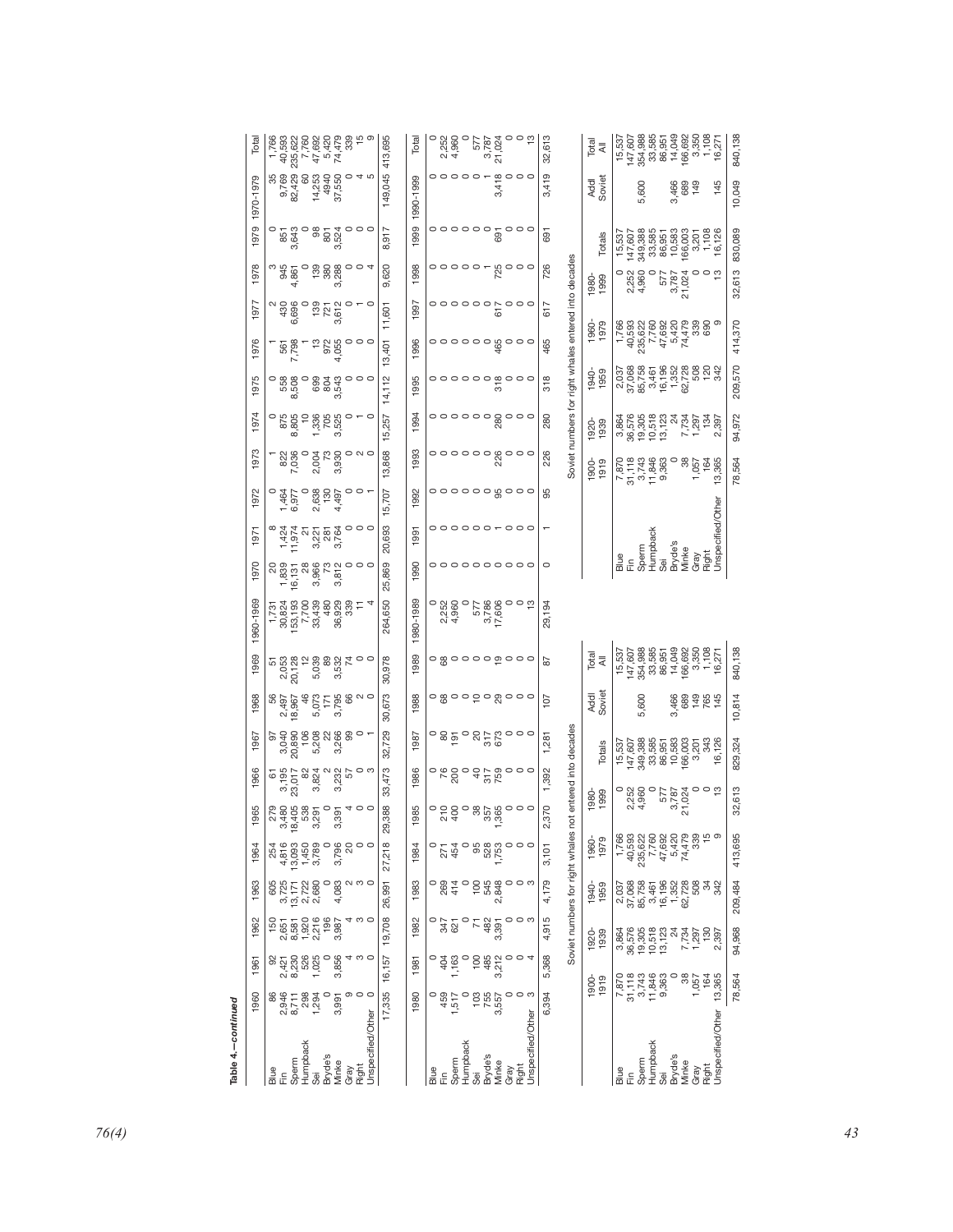| 1903<br>1902<br>1901<br>1900<br>Blue<br>Fin<br>Sperm<br>Humpback<br>Sei<br>Bryde's                                                                                                                                                                                                                                                                                               | 1904                                                             | 1905                                   | 1906                                    | 1907                                                                                                                                                                                                                                                                                                                                                                                                                                                                                                                                                                                                                                           | 1908                                     | 1909                                                     | 900-1909                                                                                                                                                                                                                                                                                            | 1910                                                       | 1911                                                                                                                                                                                                                                                                                                                                                            | 1912                                                    | ო<br>191                                                                                                                                                                                                                                                                                                      | 191                                                                                        | 1915                                                                                          | 1916                                                                                                                                                                                                                                                                                                | 1917                                                                                                                                                                                                                                                                                        | 1918                                                                                                 | 1919                                                                         |                                                                                                                                                                                                                                                                           |
|----------------------------------------------------------------------------------------------------------------------------------------------------------------------------------------------------------------------------------------------------------------------------------------------------------------------------------------------------------------------------------|------------------------------------------------------------------|----------------------------------------|-----------------------------------------|------------------------------------------------------------------------------------------------------------------------------------------------------------------------------------------------------------------------------------------------------------------------------------------------------------------------------------------------------------------------------------------------------------------------------------------------------------------------------------------------------------------------------------------------------------------------------------------------------------------------------------------------|------------------------------------------|----------------------------------------------------------|-----------------------------------------------------------------------------------------------------------------------------------------------------------------------------------------------------------------------------------------------------------------------------------------------------|------------------------------------------------------------|-----------------------------------------------------------------------------------------------------------------------------------------------------------------------------------------------------------------------------------------------------------------------------------------------------------------------------------------------------------------|---------------------------------------------------------|---------------------------------------------------------------------------------------------------------------------------------------------------------------------------------------------------------------------------------------------------------------------------------------------------------------|--------------------------------------------------------------------------------------------|-----------------------------------------------------------------------------------------------|-----------------------------------------------------------------------------------------------------------------------------------------------------------------------------------------------------------------------------------------------------------------------------------------------------|---------------------------------------------------------------------------------------------------------------------------------------------------------------------------------------------------------------------------------------------------------------------------------------------|------------------------------------------------------------------------------------------------------|------------------------------------------------------------------------------|---------------------------------------------------------------------------------------------------------------------------------------------------------------------------------------------------------------------------------------------------------------------------|
|                                                                                                                                                                                                                                                                                                                                                                                  |                                                                  |                                        |                                         |                                                                                                                                                                                                                                                                                                                                                                                                                                                                                                                                                                                                                                                |                                          |                                                          |                                                                                                                                                                                                                                                                                                     |                                                            |                                                                                                                                                                                                                                                                                                                                                                 |                                                         |                                                                                                                                                                                                                                                                                                               |                                                                                            |                                                                                               |                                                                                                                                                                                                                                                                                                     |                                                                                                                                                                                                                                                                                             |                                                                                                      |                                                                              | 1910-1919                                                                                                                                                                                                                                                                 |
|                                                                                                                                                                                                                                                                                                                                                                                  |                                                                  |                                        | 88                                      |                                                                                                                                                                                                                                                                                                                                                                                                                                                                                                                                                                                                                                                | $310$<br>$310$                           |                                                          | 15<br>070<br>11                                                                                                                                                                                                                                                                                     |                                                            |                                                                                                                                                                                                                                                                                                                                                                 | 2,590<br>5,132<br>5,132<br>175<br>175<br>187            |                                                                                                                                                                                                                                                                                                               | 5,376<br>6897<br>5,885<br>5,885<br>5,885                                                   |                                                                                               |                                                                                                                                                                                                                                                                                                     |                                                                                                                                                                                                                                                                                             | လ် က်                                                                                                | $0.885478$ $0.776$<br>လ်က်                                                   |                                                                                                                                                                                                                                                                           |
|                                                                                                                                                                                                                                                                                                                                                                                  |                                                                  |                                        |                                         |                                                                                                                                                                                                                                                                                                                                                                                                                                                                                                                                                                                                                                                |                                          |                                                          |                                                                                                                                                                                                                                                                                                     |                                                            |                                                                                                                                                                                                                                                                                                                                                                 |                                                         |                                                                                                                                                                                                                                                                                                               |                                                                                            |                                                                                               |                                                                                                                                                                                                                                                                                                     |                                                                                                                                                                                                                                                                                             |                                                                                                      |                                                                              |                                                                                                                                                                                                                                                                           |
|                                                                                                                                                                                                                                                                                                                                                                                  |                                                                  |                                        |                                         |                                                                                                                                                                                                                                                                                                                                                                                                                                                                                                                                                                                                                                                | $3,422$<br>$218$                         |                                                          | 11,603<br>661                                                                                                                                                                                                                                                                                       | $\overline{0}$                                             |                                                                                                                                                                                                                                                                                                                                                                 |                                                         |                                                                                                                                                                                                                                                                                                               |                                                                                            |                                                                                               |                                                                                                                                                                                                                                                                                                     |                                                                                                                                                                                                                                                                                             |                                                                                                      |                                                                              |                                                                                                                                                                                                                                                                           |
|                                                                                                                                                                                                                                                                                                                                                                                  |                                                                  |                                        |                                         |                                                                                                                                                                                                                                                                                                                                                                                                                                                                                                                                                                                                                                                |                                          |                                                          |                                                                                                                                                                                                                                                                                                     |                                                            |                                                                                                                                                                                                                                                                                                                                                                 |                                                         |                                                                                                                                                                                                                                                                                                               |                                                                                            |                                                                                               |                                                                                                                                                                                                                                                                                                     |                                                                                                                                                                                                                                                                                             |                                                                                                      |                                                                              |                                                                                                                                                                                                                                                                           |
| Minke                                                                                                                                                                                                                                                                                                                                                                            |                                                                  |                                        |                                         |                                                                                                                                                                                                                                                                                                                                                                                                                                                                                                                                                                                                                                                |                                          |                                                          | က ဝ                                                                                                                                                                                                                                                                                                 |                                                            |                                                                                                                                                                                                                                                                                                                                                                 | $\circ$                                                 |                                                                                                                                                                                                                                                                                                               |                                                                                            |                                                                                               |                                                                                                                                                                                                                                                                                                     |                                                                                                                                                                                                                                                                                             |                                                                                                      |                                                                              |                                                                                                                                                                                                                                                                           |
| 0000000000<br>$\circ \circ \circ \circ \circ \circ \circ \circ \circ$<br>$\circ \circ \circ \circ \circ \circ \circ \circ \circ$<br>$\circ \circ \circ \circ \circ \circ \circ \circ \circ$<br>Unspecified<br>Right                                                                                                                                                              | 40800000                                                         | rigue de la partie                     |                                         | $\overleftrightarrow{a}$ $\overleftrightarrow{b}$ $\overleftrightarrow{a}$ $\overleftrightarrow{c}$ $\overleftrightarrow{c}$ $\overleftrightarrow{c}$ $\overleftrightarrow{c}$ $\overleftrightarrow{c}$ $\overleftrightarrow{c}$ $\overleftrightarrow{c}$ $\overleftrightarrow{c}$ $\overleftrightarrow{c}$ $\overleftrightarrow{c}$ $\overleftrightarrow{c}$ $\overleftrightarrow{c}$ $\overleftrightarrow{c}$ $\overleftrightarrow{c}$ $\overleftrightarrow{c}$ $\overleftrightarrow{c}$ $\overleftrightarrow{c}$ $\overleftrightarrow{c}$ $\overleftrightarrow{c}$ $\overleftrightarrow{c}$ $\overleftrightarrow{c}$ $\overleftrightarrow{$ | $-0.88$                                  |                                                          | 331                                                                                                                                                                                                                                                                                                 | 8505800837                                                 | $\begin{array}{l} 1.292 \\ 2.034 \\ 2.035 \\ 3.036 \\ 4.039 \\ 5.039 \\ 7.039 \\ 7.039 \\ 7.039 \\ 7.039 \\ 7.039 \\ 7.039 \\ 7.039 \\ 7.039 \\ 7.039 \\ 7.039 \\ 7.039 \\ 7.039 \\ 7.039 \\ 7.039 \\ 7.039 \\ 7.039 \\ 7.039 \\ 7.039 \\ 7.039 \\ 7.039 \\ 7.039 \\ 7.039 \\ 7.039 \\ 7.039 \\ 7.$                                                             | 23<br>419                                               | 3,707<br>5,705<br>5,7055<br>5,7055<br>5,708<br>7,708                                                                                                                                                                                                                                                          | $\circ$ 80                                                                                 |                                                                                               | $\begin{array}{l} 4\  \  \, 0\\ 4\  \  \, 0\\ 4\  \  \, 0\\ 4\  \  \, 0\\ 4\  \  \, 0\\ 5\  \  \, 0\\ 6\  \  \, 0\\ 7\  \  \, 0\\ 8\  \  \, 0\\ 9\  \  \, 0\\ 9\  \  \, 0\\ 9\  \  \, 0\\ 9\  \  \, 0\\ 9\  \  \, 0\\ 9\  \  \, 0\\ 9\  \  \, 0\\ 9\  \  \, 0\\ 1\\ 4\\  \  \, 0\\ 1\\ 5\\  \  \, $ |                                                                                                                                                                                                                                                                                             | ត្ត ដូង ទី នី នី ១ នី ០<br>តំនូវ ទី នី នី ១ នី ០                                                     | $\circ$                                                                      | 30,263<br>36,752 600<br>36,752 600<br>30,753 600<br>30,311                                                                                                                                                                                                                |
| ၜ<br>$\infty$<br>$\infty$<br>$\circ$<br>Total                                                                                                                                                                                                                                                                                                                                    | 203                                                              | 720                                    | 1,120                                   | 2,240                                                                                                                                                                                                                                                                                                                                                                                                                                                                                                                                                                                                                                          | 4,375                                    | 7,109                                                    | 15,800                                                                                                                                                                                                                                                                                              | 12,345                                                     | 16,681                                                                                                                                                                                                                                                                                                                                                          | 20,191                                                  | 21,417                                                                                                                                                                                                                                                                                                        | 19,033                                                                                     | 16,877                                                                                        | 9,440                                                                                                                                                                                                                                                                                               | 6,105                                                                                                                                                                                                                                                                                       | 6,141                                                                                                | 7,073                                                                        | 135,303                                                                                                                                                                                                                                                                   |
| 1923<br>1922<br>192<br>1920                                                                                                                                                                                                                                                                                                                                                      | 1924                                                             | 1925                                   | 1926                                    | 192                                                                                                                                                                                                                                                                                                                                                                                                                                                                                                                                                                                                                                            | 1928                                     | 1929                                                     | 1920-1929                                                                                                                                                                                                                                                                                           | 1930                                                       | 193                                                                                                                                                                                                                                                                                                                                                             | 1932                                                    | 1933                                                                                                                                                                                                                                                                                                          | 1934                                                                                       | 1935                                                                                          | 1936                                                                                                                                                                                                                                                                                                | 1937                                                                                                                                                                                                                                                                                        | 1938                                                                                                 | 1939                                                                         | 1930-1939                                                                                                                                                                                                                                                                 |
| 4 30 10 20<br>20 20 20 20<br>4 30 20 20<br>$6,787$<br>$4,339$<br>$7,710$<br>$143$<br>$143$<br>4,637<br>2,787<br>2,787<br>2,787<br>2,787<br>3023<br>0.00 400 5<br>0.00 400 5<br>0.00 5<br>alue<br>Ein<br>Goerm pack<br>Surge's<br>Surget and the Surgetified<br>Surgetified<br>Dispecified                                                                                        | 6.0.44.672<br>2004<br>2014.99                                    | ÷                                      |                                         |                                                                                                                                                                                                                                                                                                                                                                                                                                                                                                                                                                                                                                                | $\frac{4}{7}$                            |                                                          |                                                                                                                                                                                                                                                                                                     |                                                            | ဖြေ ကိ                                                                                                                                                                                                                                                                                                                                                          | <u>io</u> io                                            |                                                                                                                                                                                                                                                                                                               | $\frac{1}{6}$ $\frac{1}{6}$ $\frac{1}{1}$ $\frac{1}{10}$                                   | $\begin{array}{c} 17,892 \\ 10,294 \\ 1,906 \\ 4,906 \\ \end{array}$                          |                                                                                                                                                                                                                                                                                                     |                                                                                                                                                                                                                                                                                             |                                                                                                      | 부흥성                                                                          |                                                                                                                                                                                                                                                                           |
|                                                                                                                                                                                                                                                                                                                                                                                  |                                                                  |                                        |                                         |                                                                                                                                                                                                                                                                                                                                                                                                                                                                                                                                                                                                                                                |                                          |                                                          |                                                                                                                                                                                                                                                                                                     |                                                            |                                                                                                                                                                                                                                                                                                                                                                 |                                                         |                                                                                                                                                                                                                                                                                                               |                                                                                            |                                                                                               |                                                                                                                                                                                                                                                                                                     |                                                                                                                                                                                                                                                                                             |                                                                                                      |                                                                              |                                                                                                                                                                                                                                                                           |
|                                                                                                                                                                                                                                                                                                                                                                                  |                                                                  |                                        |                                         |                                                                                                                                                                                                                                                                                                                                                                                                                                                                                                                                                                                                                                                |                                          |                                                          |                                                                                                                                                                                                                                                                                                     |                                                            |                                                                                                                                                                                                                                                                                                                                                                 |                                                         |                                                                                                                                                                                                                                                                                                               |                                                                                            |                                                                                               |                                                                                                                                                                                                                                                                                                     |                                                                                                                                                                                                                                                                                             |                                                                                                      |                                                                              |                                                                                                                                                                                                                                                                           |
| Ξ<br>0                                                                                                                                                                                                                                                                                                                                                                           | $\frac{8}{4}$                                                    |                                        |                                         |                                                                                                                                                                                                                                                                                                                                                                                                                                                                                                                                                                                                                                                |                                          |                                                          |                                                                                                                                                                                                                                                                                                     |                                                            |                                                                                                                                                                                                                                                                                                                                                                 |                                                         |                                                                                                                                                                                                                                                                                                               |                                                                                            |                                                                                               |                                                                                                                                                                                                                                                                                                     |                                                                                                                                                                                                                                                                                             |                                                                                                      |                                                                              |                                                                                                                                                                                                                                                                           |
| $\circ$                                                                                                                                                                                                                                                                                                                                                                          |                                                                  |                                        |                                         |                                                                                                                                                                                                                                                                                                                                                                                                                                                                                                                                                                                                                                                |                                          |                                                          |                                                                                                                                                                                                                                                                                                     |                                                            |                                                                                                                                                                                                                                                                                                                                                                 |                                                         |                                                                                                                                                                                                                                                                                                               |                                                                                            |                                                                                               |                                                                                                                                                                                                                                                                                                     |                                                                                                                                                                                                                                                                                             |                                                                                                      |                                                                              |                                                                                                                                                                                                                                                                           |
| $\circ \tilde{r}$<br>$\omega \circ 4 \circ$<br>$\infty$ $\circ$<br>164                                                                                                                                                                                                                                                                                                           | $\circ$ $\stackrel{\scriptscriptstyle\phantom{0}}{=}$<br>$\circ$ | 967288480110<br>677886480110<br>607884 | 800132880080<br>800132880080<br>8001328 |                                                                                                                                                                                                                                                                                                                                                                                                                                                                                                                                                                                                                                                |                                          | 823834826020<br>063834826020<br>06375482                 | $\begin{array}{l} 37.30 \\ 37.30 \\ 38.30 \\ 39.30 \\ 30.30 \\ 30.30 \\ 30.30 \\ 30.30 \\ 30.30 \\ 30.30 \\ 30.30 \\ 30.30 \\ 30.30 \\ 30.30 \\ 30.30 \\ 30.30 \\ 30.30 \\ 30.30 \\ 30.30 \\ 30.30 \\ 30.30 \\ 30.30 \\ 30.30 \\ 30.30 \\ 30.30 \\ 30.30 \\ 30.30 \\ 30.30 \\ 30.30 \\ 30.30 \\ 30$ |                                                            | $\ddot{\tilde{c}}$ $\ddot{\tilde{c}}$ $\ddot{\tilde{c}}$ $\ddot{\tilde{c}}$ $\ddot{\tilde{c}}$ $\ddot{\tilde{c}}$ $\ddot{\tilde{c}}$ $\ddot{\tilde{c}}$ $\ddot{\tilde{c}}$ $\ddot{\tilde{c}}$ $\ddot{\tilde{c}}$ $\ddot{\tilde{c}}$ $\ddot{\tilde{c}}$ $\ddot{\tilde{c}}$ $\ddot{\tilde{c}}$ $\ddot{\tilde{c}}$ $\ddot{\tilde{c}}$ $\ddot{\tilde{c}}$ $\ddot{\$ | 0.040<br>0.040<br>0.040                                 | $\begin{array}{l} 1.1 \\ 1.03 \\ 1.03 \\ 1.03 \\ 1.03 \\ 1.03 \\ 1.03 \\ 1.03 \\ 1.03 \\ 1.03 \\ 1.03 \\ 1.03 \\ 1.03 \\ 1.03 \\ 1.03 \\ 1.03 \\ 1.03 \\ 1.03 \\ 1.03 \\ 1.03 \\ 1.03 \\ 1.03 \\ 1.03 \\ 1.03 \\ 1.03 \\ 1.03 \\ 1.03 \\ 1.03 \\ 1.03 \\ 1.03 \\ 1.03 \\ 1.03 \\ 1.03 \\ 1.03 \\ 1.03 \\ 1.0$ |                                                                                            | 0084                                                                                          | 1 1 2 4 8<br>0 8 9 4 9 8 0 9 0 4 0<br>0 8 9 8 9 0 9 0 4 0 4 0<br>0 8 9 8 9 0 7 0 4 0                                                                                                                                                                                                                | $\begin{array}{l} 15.174 \\ 17.446 \\ 29.520 \\ 20.720 \\ 20.720 \\ 20.720 \\ 20.720 \\ 20.720 \\ 20.720 \\ 20.720 \\ 20.720 \\ 20.720 \\ 20.720 \\ 20.720 \\ 20.720 \\ 20.720 \\ 20.720 \\ 20.720 \\ 20.720 \\ 20.720 \\ 20.720 \\ 20.720 \\ 20.720 \\ 20.720 \\ 20.720 \\ 20.720 \\ 20.7$ | $\begin{array}{l} 14,175 \\ 21,479 \\ 3,964 \\ 7,3964 \\ 9,810 \\ 133 \\ 0 \\ 0 \\ 0 \\ \end{array}$ | ស្តី<br>សិក្ខិត ខិត ១០ – ១<br>សិក្ខិត ខិត ១០ – ១<br>$\overline{\phantom{0}}$ | $\begin{array}{l} 163,687\\ 137,490\\ 21,549\\ 21,7,153\\ 33,33\\ 5\\ 6\\ 7,1,15\\ 2,15\\ 2,19\\ 2,19\\ 2,19\\ 2,19\\ 2,19\\ 2,19\\ 2,19\\ 2,19\\ 2,19\\ 2,19\\ 2,19\\ 2,19\\ 2,19\\ 2,19\\ 2,19\\ 2,19\\ 2,19\\ 2,19\\ 2,19\\ 2,19\\ 2,19\\ 2,19\\ 2,19\\ 2,19\\ 2,19\\$ |
| 11,127<br>13,236<br>8,375<br>10,106<br>Total                                                                                                                                                                                                                                                                                                                                     | 14,702                                                           | 312<br>g                               | 644<br>$\overline{19}$                  | 20,024                                                                                                                                                                                                                                                                                                                                                                                                                                                                                                                                                                                                                                         | 26,056                                   | 34,648                                                   | 230<br>178,                                                                                                                                                                                                                                                                                         | 44,154                                                     | ,652<br>$\overline{0}$                                                                                                                                                                                                                                                                                                                                          | 558<br>25,                                              | 27,493                                                                                                                                                                                                                                                                                                        | ,923<br>34,                                                                                | 544<br>34,                                                                                    | 44,304                                                                                                                                                                                                                                                                                              | 57,777                                                                                                                                                                                                                                                                                      | 580<br>43,                                                                                           | 36,200                                                                       | 359,185                                                                                                                                                                                                                                                                   |
| 1943<br>1942<br>1941<br>1940                                                                                                                                                                                                                                                                                                                                                     | 1944                                                             | 1945                                   | 1946                                    | 1947                                                                                                                                                                                                                                                                                                                                                                                                                                                                                                                                                                                                                                           | 1948                                     | 1949                                                     | 1940-1949                                                                                                                                                                                                                                                                                           | 1950                                                       | 1951                                                                                                                                                                                                                                                                                                                                                            | 1952                                                    | 1953                                                                                                                                                                                                                                                                                                          | 1954                                                                                       | 1955                                                                                          | 1956                                                                                                                                                                                                                                                                                                | 1957                                                                                                                                                                                                                                                                                        | 1958                                                                                                 | 1959                                                                         | 1950-1959                                                                                                                                                                                                                                                                 |
|                                                                                                                                                                                                                                                                                                                                                                                  |                                                                  |                                        |                                         |                                                                                                                                                                                                                                                                                                                                                                                                                                                                                                                                                                                                                                                |                                          |                                                          |                                                                                                                                                                                                                                                                                                     |                                                            |                                                                                                                                                                                                                                                                                                                                                                 |                                                         |                                                                                                                                                                                                                                                                                                               |                                                                                            |                                                                                               |                                                                                                                                                                                                                                                                                                     |                                                                                                                                                                                                                                                                                             |                                                                                                      |                                                                              |                                                                                                                                                                                                                                                                           |
| $7,750$<br>$7,750$<br>$7,750$<br>$7,750$<br>$7,750$<br>$20$<br>$\begin{array}{r} 7.7 \\ 1.08 \\ 0.04 \\ 0.04 \\ 0.08 \\ \end{array}$<br>$\begin{array}{r} 65 \\ 7,363 \\ 2,563 \\ 181 \\ 57 \end{array}$<br>$4,975$<br>$6,966$<br>$6,967$<br>$6,967$<br>$6,967$<br>$6,967$<br>$6,967$<br>Elue<br>En Sperm<br>Spermpback<br>Se Julie Specified<br>Bight<br>Right<br>Clinspecified |                                                                  |                                        |                                         |                                                                                                                                                                                                                                                                                                                                                                                                                                                                                                                                                                                                                                                | 1318278880017<br>198678880017<br>1986788 | 6,240<br>20,636<br>24,341<br>57<br>57<br>57<br>57<br>157 | $\begin{array}{c} 40,389 \\ 100,705 \\ 34,888 \\ 1 \end{array}$                                                                                                                                                                                                                                     | 7,107<br>20,160<br>6,318<br>6,621<br>1,157<br>100 0 0<br>6 | 0200<br>0200802007<br>0200802007<br>0200802007                                                                                                                                                                                                                                                                                                                  | 4 005<br>0045 006 006<br>006 006 006<br>006 006 006 006 | 0<br>08,562<br>08,577<br>08,578<br>07,582<br>07,582<br>07,582<br>07,582                                                                                                                                                                                                                                       | 88800000000000000<br>$\frac{1}{2}$ $\frac{1}{2}$ $\frac{1}{2}$ $\frac{1}{2}$ $\frac{1}{2}$ | $7,734$<br>$27,734$<br>$70,726$<br>$60,60$<br>$60,60$<br>$60,60$<br>$60,60$<br>$60,60$<br>$7$ | $\begin{array}{l} 1,715 \\ 28,374 \\ 8255 \\ 9,749 \\ 9,749 \\ 1,955 \\ 1,955 \\ 1,955 \\ 1,955 \\ 1,955 \\ 1,955 \\ 1,955 \\ 1,955 \\ 1,955 \\ 1,955 \\ 1,955 \\ 1,955 \\ 1,955 \\ 1,955 \\ 1,955 \\ 1,955 \\ 1,955 \\ 1,955 \\ 1,955 \\ 1,955 \\ 1,955 \\ 1,955 \\ 1,955 \\ 1,955 \\ 1,955 \\ 1,$ | $7,769$<br>$27,817$<br>$27,774$<br>$656$<br>$769$<br>$769$<br>$769$<br>$769$<br>$769$<br>$769$<br>$80$<br>$80$<br>$80$                                                                                                                                                                      | 1,251<br>27,4545<br>77,545,000 x = 0<br>72,546,000 x = 0                                             | $80 - 4$                                                                     | 29,149<br>262,404<br>263,997<br>96,998,202<br>56,992<br>56,992<br>26,922<br>26,922<br>26,922                                                                                                                                                                              |
|                                                                                                                                                                                                                                                                                                                                                                                  |                                                                  |                                        |                                         |                                                                                                                                                                                                                                                                                                                                                                                                                                                                                                                                                                                                                                                |                                          |                                                          |                                                                                                                                                                                                                                                                                                     |                                                            |                                                                                                                                                                                                                                                                                                                                                                 |                                                         |                                                                                                                                                                                                                                                                                                               |                                                                                            |                                                                                               |                                                                                                                                                                                                                                                                                                     |                                                                                                                                                                                                                                                                                             |                                                                                                      |                                                                              |                                                                                                                                                                                                                                                                           |
| $\circ$<br>$\circ$<br>$\circ$<br>$\circ$<br>$\circ$                                                                                                                                                                                                                                                                                                                              |                                                                  |                                        |                                         |                                                                                                                                                                                                                                                                                                                                                                                                                                                                                                                                                                                                                                                |                                          |                                                          |                                                                                                                                                                                                                                                                                                     |                                                            |                                                                                                                                                                                                                                                                                                                                                                 |                                                         |                                                                                                                                                                                                                                                                                                               |                                                                                            |                                                                                               |                                                                                                                                                                                                                                                                                                     |                                                                                                                                                                                                                                                                                             |                                                                                                      |                                                                              |                                                                                                                                                                                                                                                                           |
| $\circ$<br>$\circ \circ \circ$<br>$\circ \circ \circ$<br>$\circ$ $\circ$ $\frac{8}{8}$                                                                                                                                                                                                                                                                                           | $\circ \circ \circ \circ$                                        |                                        | 5                                       |                                                                                                                                                                                                                                                                                                                                                                                                                                                                                                                                                                                                                                                |                                          | $-$ 0 $-$                                                | $ \scriptstyle\alpha$ $\scriptstyle\odot$                                                                                                                                                                                                                                                           |                                                            |                                                                                                                                                                                                                                                                                                                                                                 |                                                         |                                                                                                                                                                                                                                                                                                               |                                                                                            |                                                                                               |                                                                                                                                                                                                                                                                                                     |                                                                                                                                                                                                                                                                                             |                                                                                                      |                                                                              |                                                                                                                                                                                                                                                                           |
| 5,969<br>4,963<br>4,248<br>17,641<br>Totals                                                                                                                                                                                                                                                                                                                                      | 4,228                                                            | ,718<br>≒                              | ,388<br>27                              | 57<br>36,652                                                                                                                                                                                                                                                                                                                                                                                                                                                                                                                                                                                                                                   | ,376                                     | 38,749                                                   | ,932<br>191                                                                                                                                                                                                                                                                                         | 40,469                                                     | ,453<br>51                                                                                                                                                                                                                                                                                                                                                      | ,324<br>57                                              | ,397<br>$\frac{4}{3}$                                                                                                                                                                                                                                                                                         | 501<br>48,                                                                                 | 46,728                                                                                        | 556<br>43,                                                                                                                                                                                                                                                                                          | 50,369                                                                                                                                                                                                                                                                                      | ,445<br>51                                                                                           | 57,708                                                                       | 469,350                                                                                                                                                                                                                                                                   |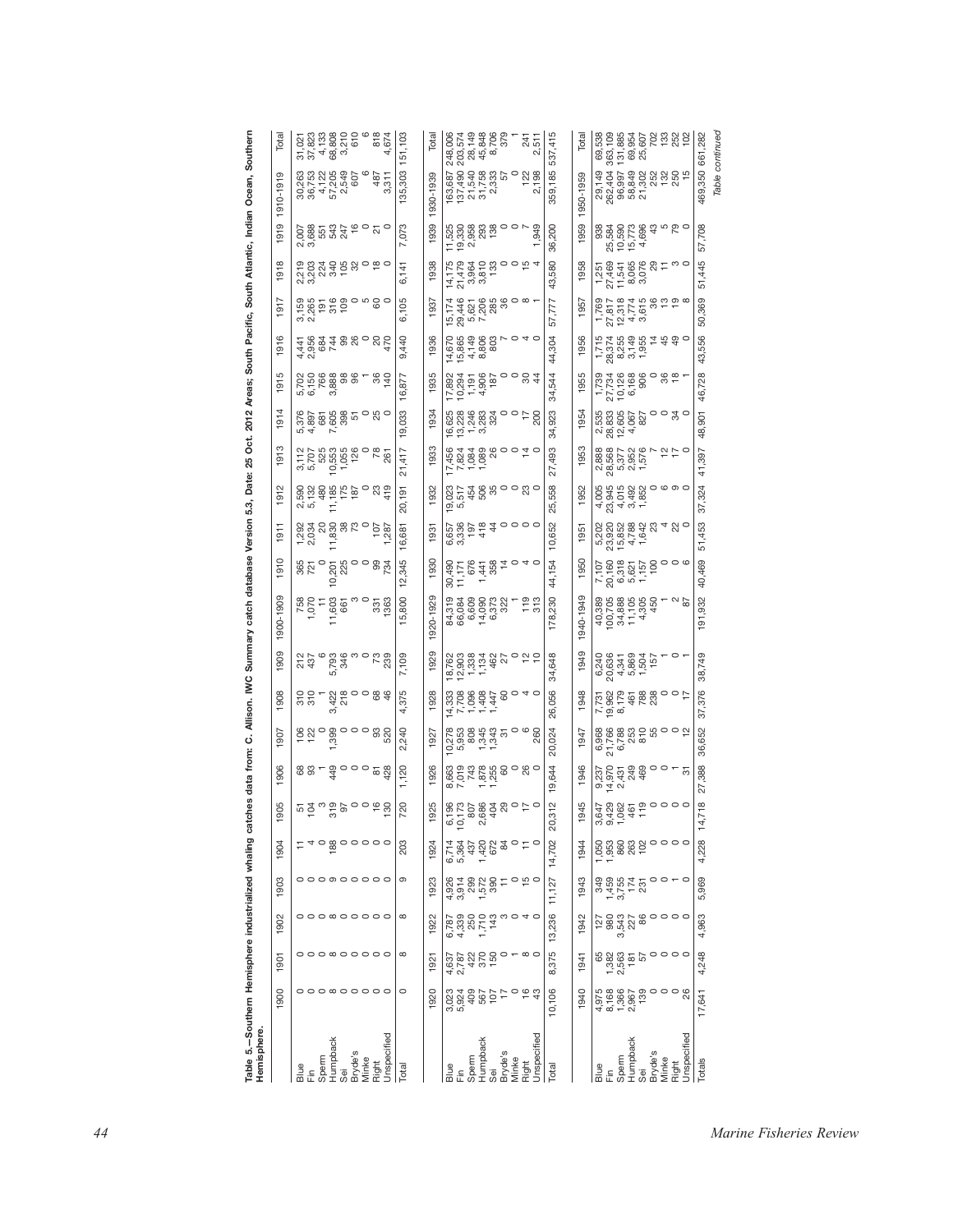| $\mathcal{S}$<br>1970<br>1990<br>$0.431$<br>$0.431$<br>$0.61$<br>$0.71$<br>$0.71$<br>$\begin{array}{c} 0 & 0 & 0 & 0 & 0 \\ 0 & 0 & 0 & 0 \\ 0 & 0 & 0 & 0 \\ 0 & 0 & 0 & 0 \\ 0 & 0 & 0 & 0 \\ 0 & 0 & 0 & 0 \\ 0 & 0 & 0 & 0 \\ 0 & 0 & 0 & 0 \\ 0 & 0 & 0 & 0 \\ 0 & 0 & 0 & 0 \\ 0 & 0 & 0 & 0 \\ 0 & 0 & 0 & 0 & 0 \\ 0 & 0 & 0 & 0 & 0 \\ 0 & 0 & 0 & 0 & 0 \\ 0 & 0 & 0 & 0 & 0 \\ 0 & 0 & 0 & 0 & 0 & 0 \\$<br>832<br>832<br>846<br>,257<br>327<br>ω σ<br>27<br>1960-1969<br>1980-1989<br>,920<br>$\circ$ - $\circ$ - $\circ$ - $\circ$ - $\circ$ - $\circ$ - $\circ$ - $\circ$ - $\circ$<br>$\begin{array}{l} 13,696 \\ 111,776 \\ 141,754 \\ 151,99 \\ 163 \\ 183 \\ 199 \\ 199 \\ 133 \\ 137 \\ \end{array}$<br>47,880<br>တ<br>÷<br>45<br>437<br>1969<br>1989<br>$\circ$ $\circ$ $\circ$ $\circ$ $\circ$ $\circ$ $\circ$<br>926<br>3,131<br>12,293<br>$\frac{11,105}{770}$<br>$\frac{33}{780}$<br>330<br>337<br>$\frac{8}{2}$ | n<br>200800<br>109<br>$\circ$ $\circ$ $\circ$ $\circ$ $\circ$ $\circ$ $\circ$<br>$\frac{1,822}{13,311}$<br>330<br>$\sim$<br>Ю<br>1992<br>197<br>4,37<br>26,<br>Ö<br>$\begin{bmatrix} 544 \\ 2324 \\ 2324 \\ 244 \\ 544 \end{bmatrix}$<br>7,466<br>4,462<br>7,462<br>4,70<br>,060<br>288<br>1991<br>197 | 27<br>ო<br>1993<br>838<br>$\circ$ $\circ$ $\circ$ $\circ$ $\circ$ $\circ$ $\circ$<br>1,341<br>12,708<br>4,926<br>317<br>8,541<br>$\circ$ $\circ$<br>330<br>4<br>197<br>27 | ,929<br>$\frac{4}{3}$<br>S<br>$\begin{array}{c} 0 \\ 233 \\ 10,797 \end{array}$<br>$\infty$<br>2,272<br>434<br>7,185<br>440<br>$\circ$<br>$\circ$<br>1995<br>197<br>$\overline{5}$<br>ᆉ<br>978<br>1994<br>$\circ$ $\circ$ $\circ$ $\circ$ $\circ$ $\circ$ $\circ$<br>$\circ$<br>1,026<br>14,038<br>4,406<br>467<br>8,037<br>$\circ$ $\circ$<br>330<br>197. | 197<br>13,<br>ဖ<br>ဖ<br>1,898<br>623<br>8,676<br>875<br>$\frac{4}{3}$<br>1976<br>၀ ∞ ဖွ<br>စစ္တ<br>4<br>440<br>$\circ$<br>1996<br>ဖ<br>17. | 1978<br>5,681<br>101<br>6,156<br>6,156<br>,366<br>389<br>0<br>0<br>$\circ$<br>1998<br>$\circ$<br>51<br>590<br>500<br>500<br>,128<br>$\circ$ $\circ$ $\circ$ $\circ$ $\circ$ $\circ$ $\circ$ $\circ$<br>$\frac{1}{2}$<br>4<br>$\circ$ $\circ$<br>1997<br>438 |
|------------------------------------------------------------------------------------------------------------------------------------------------------------------------------------------------------------------------------------------------------------------------------------------------------------------------------------------------------------------------------------------------------------------------------------------------------------------------------------------------------------------------------------------------------------------------------------------------------------------------------------------------------------------------------------------------------------------------------------------------------------------------------------------------------------------------------------------------------------------------------------------------------------------------------------------|--------------------------------------------------------------------------------------------------------------------------------------------------------------------------------------------------------------------------------------------------------------------------------------------------------|---------------------------------------------------------------------------------------------------------------------------------------------------------------------------|------------------------------------------------------------------------------------------------------------------------------------------------------------------------------------------------------------------------------------------------------------------------------------------------------------------------------------------------------------|--------------------------------------------------------------------------------------------------------------------------------------------|-------------------------------------------------------------------------------------------------------------------------------------------------------------------------------------------------------------------------------------------------------------|
| $\begin{array}{ccc}\n 6 & 0 & 0 & 0 \\  0 & 0 & 0 & 0 \\  0 & 0 & 0 & 0 \\  0 & 0 & 0 & 0\n \end{array}$<br>079<br>1988<br>363,648<br>726,461<br>726,535<br>406,5348<br>201,5452<br>7,452<br>17,452<br>17,452<br>2,053,956<br>1968<br>241<br>Totals<br>26<br>510<br>461<br>2,603<br>2,903<br>9,92<br>1,118<br>1,118<br>1,118<br>4<br>$\circ$<br>280<br>1987<br>1967<br>1980-1999                                                                                                                                                                                                                                                                                                                                                                                                                                                                                                                                                         |                                                                                                                                                                                                                                                                                                        |                                                                                                                                                                           |                                                                                                                                                                                                                                                                                                                                                            |                                                                                                                                            |                                                                                                                                                                                                                                                             |
|                                                                                                                                                                                                                                                                                                                                                                                                                                                                                                                                                                                                                                                                                                                                                                                                                                                                                                                                          |                                                                                                                                                                                                                                                                                                        |                                                                                                                                                                           |                                                                                                                                                                                                                                                                                                                                                            |                                                                                                                                            |                                                                                                                                                                                                                                                             |
|                                                                                                                                                                                                                                                                                                                                                                                                                                                                                                                                                                                                                                                                                                                                                                                                                                                                                                                                          |                                                                                                                                                                                                                                                                                                        |                                                                                                                                                                           |                                                                                                                                                                                                                                                                                                                                                            |                                                                                                                                            |                                                                                                                                                                                                                                                             |
|                                                                                                                                                                                                                                                                                                                                                                                                                                                                                                                                                                                                                                                                                                                                                                                                                                                                                                                                          |                                                                                                                                                                                                                                                                                                        |                                                                                                                                                                           |                                                                                                                                                                                                                                                                                                                                                            |                                                                                                                                            |                                                                                                                                                                                                                                                             |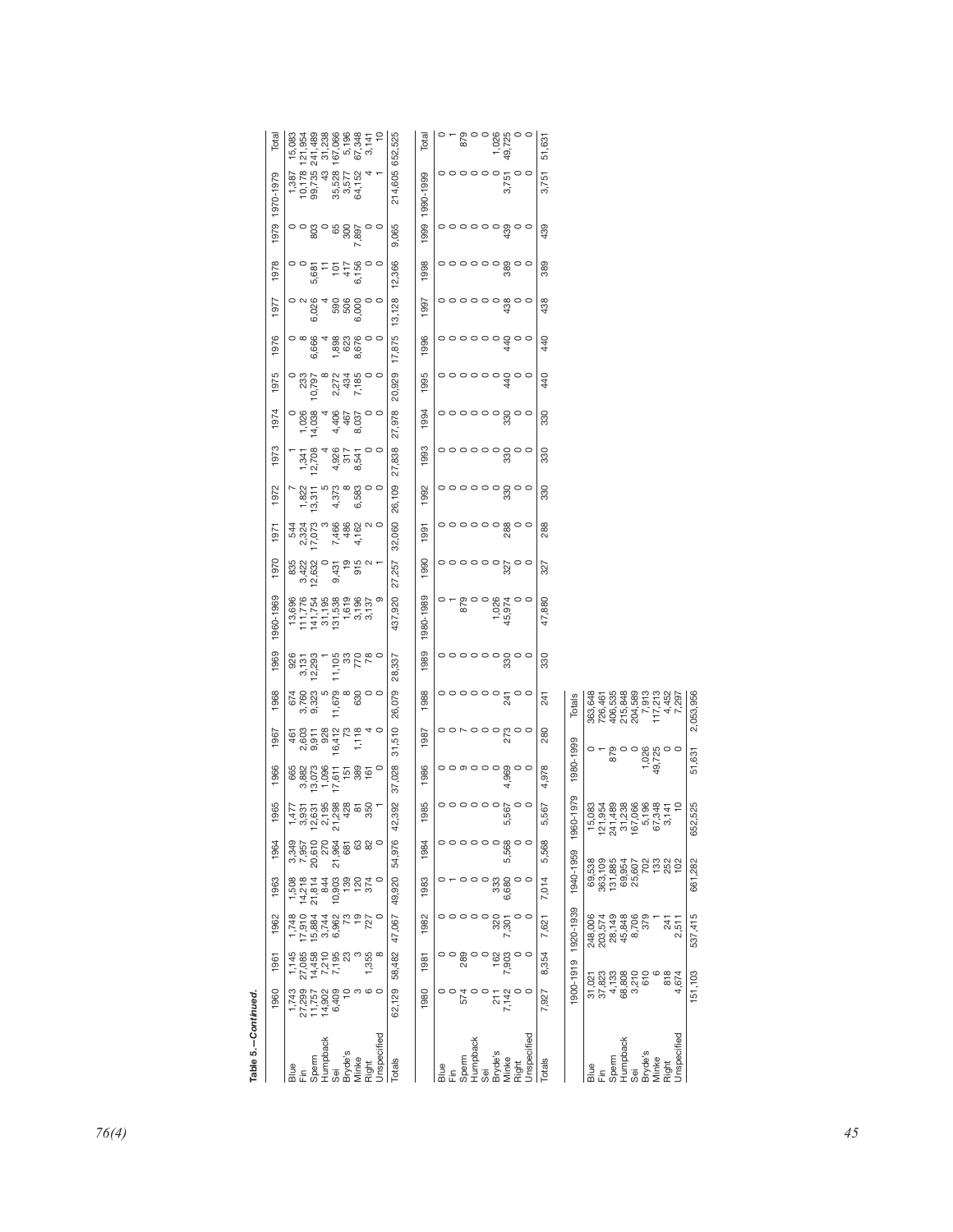whaling cycle very much as would be expected for an open-access marine resource that is initially abundant but which then gets successively overexploited, species by species."

As one species began to dwindle in abundance, another would be targeted to take its place, and typically the species that was the next size smaller. Between 1921 and 1935, blue whales (with the exception of 1925) were the primary species taken in the Southern Hemisphere, with fin whales consistently second (Fig. 1b). After 1935, as blue whale numbers decreased, not only did fin whales become the primary species, but the annual totals for this species were consistently 2.0–2.5 times higher than those of the previous 15 years. Given that two fin whales were considered, in terms of oil yield, the equivalent of one blue whale (as measured by the "Blue Whale Unit" introduced by the IWC in 1932; Schneider and Pearce, 2004), this doubling of fin whale captures helped to maintain a consistent level of production.

In 1963, the sperm whale became the most-hunted species. At this same time, however, the number of sei whales captured exceeded 10,000. This was also the last year that fin whales were taken above the 10,000 level. For the next 5 years the sei whale was the primary target until their catch numbers dropped below 10,000 a year. Sperm whales again were the preferred species from 1969 to 1975, with kills consistently exceeding 10,000 per annum. No species of baleen whale exceeded the 10,000 level after 1969. Since 1978, most of the whales caught south of the equator have been Antarctic minkes, a great many of them as a result of Japanese scientific whaling (Clapham, 2014).

Although industrial whaling in the Northern Hemisphere was conducted on a smaller scale, similar patterns can be seen for several species (Table 1, 2; Fig. 1a). The cycle is most noticeable when considering the timing of the decline in fin and sei whale catches in the mid-1960's, and the effort made after 1970 to replace them with Bryde's

whales, a species that had been largely ignored until that time (although as noted above they were often mistaken for sei whales in earlier catches).

The other noticeable replacement in targeted species was seen for humpback and sei whales, which, between 1908 and 1932, consistently alternated between second and third place in catch totals. After 1933, minke whales became the second-most hunted baleen whale north of the equator, and humpback captures continued to decline. After 1940, minkes replaced fin whales as the primary mysticete target of whalers.

One noticeable hemispheric difference in the order in which species were hunted is how much earlier minkes were targeted in the Northern Hemisphere. By 1932, minkes were being hunted as consistently as sperm, humpback, and sei whales. This also coincided with the drop in blue whale catches that began in 1932. While not nearly as lucrative as blue whales, minkes were much more abundant, and they were routinely caught in numbers greater than 3,000 annually from after World War II until 1983. By contrast, minkes were not a significant focus of whaling efforts in the Southern Hemisphere until 1967.

Before the global moratorium was passed by the IWC in 1982, whaling nations had agreed to institute bans on whaling of certain species, beginning with the cessation of commercial bowhead whaling in 1931. Other bans went into effect for right and gray whales in 1935, humpback whales in the North Atlantic in 1955, blue whales in 1966, and fin whales in the Southern Hemisphere and North Pacific in 1976 (IWC, 1977).

However, despite those bans, hunting of these species continued. The recent emergence of reliable data regarding the extent of illegal whaling conducted by the USSR between 1948 and 1979 has made clear how much poaching took place (Yablokov, 1994; Clapham and Ivashchenko, 2009; Ivashchenko et al., 2011, 2013). The estimate for the total global catch by the USSR is 534,204 whales, of which 178,811 were not reported to the IWC.3 This new information has also shed light on the previously unexplained population decline and failure to recover of the North Pacific right whale, *Eubalaena japonica* (Ivashchenko and Clapham, 2012).

A review of annual entries in the IWC database provides evidence that other countries participated in the killing of whales after various bans were issued. Ships registered in Argentina, Brazil, Canada, Chile, Germany, Japan, Netherlands, Norway, Portugal, South Africa, and the United Kingdom killed a total of 103 right whales after 1935 (Allison, 2012). After 1966, another 87 blue whales were killed by ships registered in Denmark, South Africa, Australia, Chile, Japan, and Spain (Allison, 2012). Two of the ships registered in Spain, the *Sierra* and the *Tonna*, were actually pirate whaling ships that were not registered with an IWC nation but whose operations were linked to Japan (Clapham and Baker, 2008). Korean vessels took 84 fin whales in the North Pacific between 1977 and 1985.

Ninety-eight percent of the blue whales killed globally after the ban in 1966 were killed by Soviet whalers, as were 92% of the 1,201 humpbacks killed commercially between 1967 and 1978. The majority of these, 1,034, were killed in 1967. Of the 512 gray whales killed after 1947, 309 (60%) were killed by the United States through permits issued for scientific whaling.

### **Conclusion**

Remarkably, despite the importance of industrial whaling to several economies and more recently as a symbol of human misuse of the world's resources, there has until now been no attempt to estimate the total catch for the 20th century, although Clapham and Baker (2008) provided estimates for the Southern Hemisphere. Here, taking advantage of newly revised catch figures for Soviet

<sup>3</sup>These figures include an additional 85 North Pacific right whales that were not included in

(2014).

the totals given by Ivashchenko and Clapham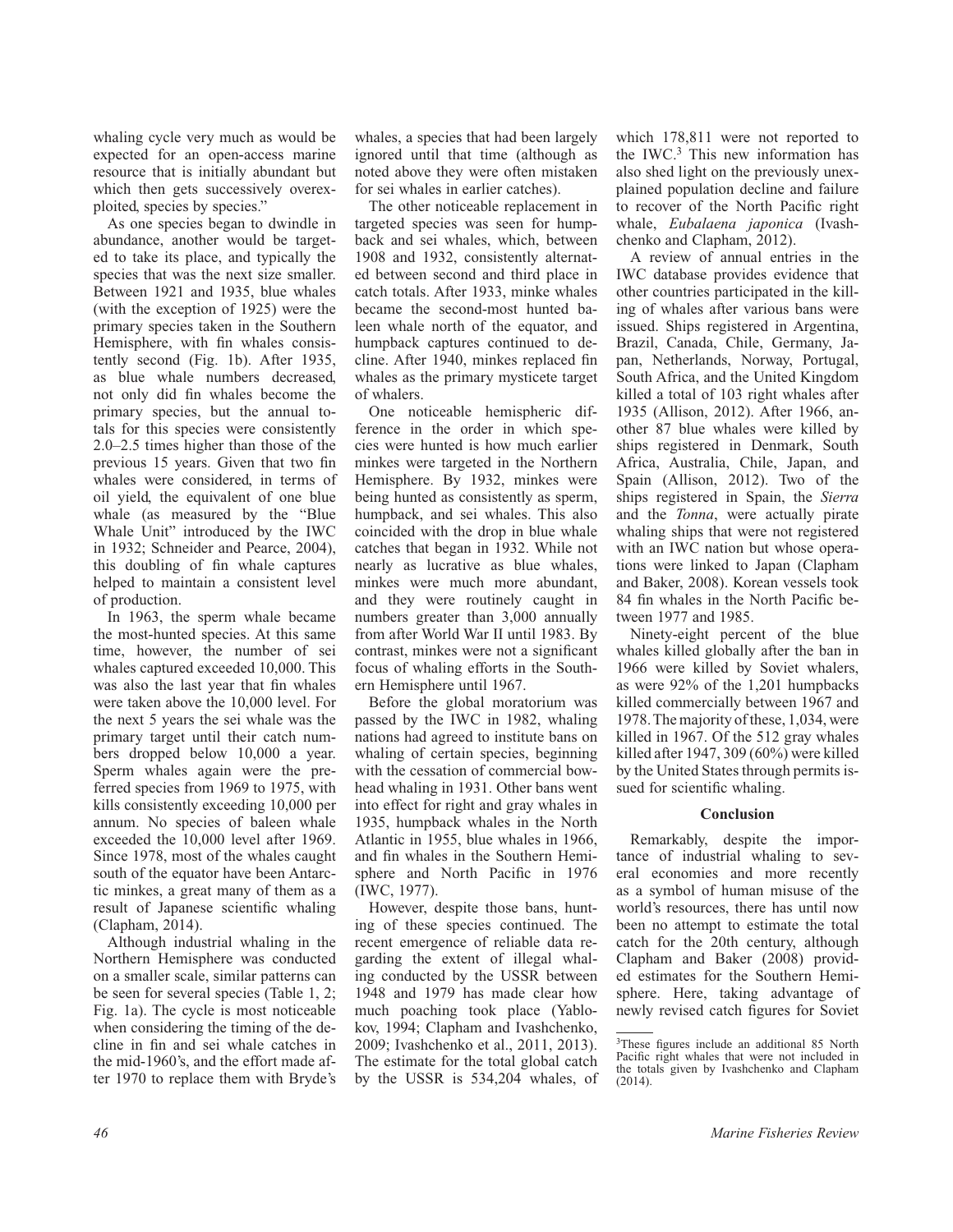whaling in both the Southern Ocean and the North Pacific, we have provided a tally of the total number of whales killed since full-scale modern industrial whaling began shortly after 1900. That total is close to three million animals, making it (at least in terms of sheer biomass) perhaps the largest hunt in human history.

Between 1712 and 1899 it is estimated that 300,000 sperm whales were killed globally by crews on sailing vessels that used small boats to chase, harpoon, tire out, and lance them (Smith et al., 2008). The same process applied to the slower mysticetes; the primary product from sperm whales was oil, and for baleen whales, oil, and baleen.

The industrial process was much more efficient. Separate crews focused on either catching or processing, and both had the advantage of mechanization to greatly increase the speed of these operations. Between 1900 and the middle of 1962, the same number of sperm whales had been killed by industrial methods as had been taken during the 18th and 19th centuries. Astonishingly, this feat was then repeated between 1962 and 1972.

The International Whaling Commission was a body initially created in 1946 to manage hunting for the sake of the industry, not that of the whales. By the time the IWC voted in 1982 to implement a moratorium on whaling beginning in 1985, at least 2,870,291 whales (99.1% of the overall 20th century total of 2,894,094) had been killed by industrial whaling methods. As a result, many populations had been reduced to small fractions of their pristine abundance.

Southern Ocean blue whales, for example, are estimated to be at less than 1% of their prewhaling numbers (Branch et al., 2007). In addition, some populations of whales appear to have been completely extirpated (Clapham et al., 2008) or, in the case of eastern North Pacific right whales, nearly so (Ivashchenko et al., 2013). To paraphrase a famous quotation by John Gulland regarding fisheries: whaling management in the 20th century was an interminable debate about the status of stocks until all doubt was removed. And so were most of the whales.

### **Acknowledgments**

We thank several people: New Bedford Whaling Museum President and CEO, James Russell, for planting the seed for this project, and for allowing it to carry on as needed once we realized that it was going to grow far beyond his original request; Soviet biologists, such as Alexei Yablokov, Dmitry Tormosov, the late Nikolai Doroshenko, the late Vyacheslav Zemsky, Yuri Mikhalev and the late Alfred Berzin, who brought the accurate Soviet whaling data to light; to all those who have endeavored to create an accurate IWC database; Randall R. Reeves and two anonymous reviewers for their helpful comments and input; and PACM Peter J. Capelotti, USCGR, who took a detailed, disturbing, yet nearly forgotten report written by Lt. (j.g.) Quentin R. Walsh (1938) while he was on board the *Ulysses* in 1937–38, edited it and placed it into public view.

### **Literature Cited**

- Acebes, J. M. V. 2009. Historical whaling in the Philippines: origins of 'indigenous subsistence whaling', mapping whaling grounds and comparison with current known distribution: HMAP Asia Working Proj. 161, 36 p.
- Allison, C. 25 October 2012. IWC Summary Catch Database Version 5.3.
- Barut, N. C. 1994. Policy and management of dolphins and whales in the Philippines. *In,*  Philippine Marine Mammals, Proceedings of a Symposium-Workshop on Marine Mammal Conservation, p. 35–37. [Corazon Catibog-Sinha, Chair of Inter-agency Task Force on Marine Mammals]. Mar. Sci. Inst., Univ. Philipp., Diliman, Quezon City, Bookmark Inc., Manila.
- Branch, T. A., and 37 coauthors. 2007. Past and present distribution, densities and movements of blue whales *Balaenoptera musculus* in the Southern Hemisphere and northern Indian Ocean. Mamm. Rev. 37:116–175.
- Brownell Jr., R.L, P. J. Clapham, T. Miyashita, and T. Kasuya. 2001. Conservation status of North Pacific right whales. J. Cetac. Res. Manag. (Special Issue) 2:269–286.
- Clapham, P. 2014. Japan's whaling following the International Court of Justice ruling: brave new world – or business as usual? Mar. Pol. 51:238–241.

and Y. V. Ivashchenko. 2009. A whale of a deception. Mar. Fish. Rev. 71:44–52.

Clapham, P. J., A. Aguilar, and L. T. Hatch. 2008. Determining spatial and temporal scales for the management of cetaceans: lessons from whaling. Mar. Mamm. Sci. 24:183–202.

and C. S. Baker. 2008. Whaling, modern. *In* W. F. Perrin, B. Würsig and J. G. M. Thewissen (Editors), Encyclopedia of marine mammals, p. 1239–1243. Acad. Press, San Diego.

- Cooke, J. G., W. K. de la Mare, and J. R. Beddington. 1983. Some aspects of the reliability of the length data for the western North Pacific stock of sperm whales. Rep. Int. Whal. Comm. 33:265–267.
- Davies, G. H. 1986. Japanese whaling in the Philippines. Greenpeace Environ. Trust, Calvert's Press, Lond., 24 p.
- Dickinson, A. B., and C. W. Sanger. 2005. 20th Century shore-station whaling in Newfoundland and Labrador. 2005. McGill-Queens University Press, 254 p.
- Elliot, Sir G. 1997. Whaling 1937–1967: the international control of whale stocks. Kendall Whaling Mus., Sharon, MA, Monogr. Ser. 10, 18 p.
- Ivashchenko, Y. V., P. J. Clapham, and R. L. Brownell, Jr. 2011. Soviet illegal whaling: the devil and the details. Mar. Fish. Rev. 73:1–19.<br>and . 2012. Soviet 2012. Soviet
- catches of right whales (*Eubalaena japonica*) and bowhead whales (*Balaena mysticetus*) in the North Pacific Ocean and the Okhotsk Sea. Endang. Species Res. 18:201–217.
- \_\_\_\_\_\_ and \_\_\_\_\_\_. 2014. Too much is never enough: the cautionary tale of Soviet illegal whaling. Mar. Fish. Rev. 76:1–21.
- \_\_\_\_\_\_, \_\_\_\_\_\_, and R. L Brownell, Jr. 2013. Soviet catches of whales in the North Pacific: revised totals. J. Cetac. Res. Manage. 13:59–71.
- IWC. 1975. Twenty-fifth report of the Commission. Rep. Int. Whal. Comm. 25: 6.
- \_\_\_\_\_ .1977. Twenty-seventh report of the Commission. Rep. Int. Whal. Comm*.* 27:7–8
- \_\_\_\_\_ .1995. Report of the scientifi c committee. Rep. Int. Whal. Comm. 45:53–221.
- \_\_\_\_\_ .1995. Forty-fi fth report of the International Whaling Commission. Rep. Int. Whal. Comm.  $45.1$ .
- \_\_\_\_\_. 2002. International Convention for the Regulation of Whaling, 1946. Annu. Rep. Int. Whal. Comm. 2002:127.

.2004. Chair's report of the fifty-sixth annual meeting. Annu. Rep. Int. Whal. Comm. 2004:38.

- Kapel, F. O. 1979. Exploitation of large whales in West Greenland in the twentieth century. Rep. Int. Whal. Comm. 29:197–214.
- Kasuya, T. 1999. Examination of the reliability of catch statistics in the Japanese coastal sperm whale fishery. J. Cetac. Res. Manag.  $1:109 - 22$ .
- and R. L. Brownell, Jr. 1999. Additional information on the reliability of Japanese coastal whaling statistics. Int. Whal. Comm. Pap. SC/51/O7 (avail. from IWC,  $Camb., U.K.).$ <br>and  $\overline{\phantom{a}}$
- 2001. Illegal Japanese coastal whaling and other manipulation of catch records. Int. Whal. Comm. Pap. SC/53/RMP24 (avail. from IWC, Camb., U.K.).
- Kondo, I. and T. Kasuya. 2002. True catch statistics for a Japanese coastal whaling company in 1965–1978. Int. Whal. Comm. Pap.  $SC/54/O13$  (avail. from IWC, Camb., U.K.).
- Lillie, D. G. 1915. British Antarctic ("Terra Nova") expedition, 1910. Cetacean. British Mus. (Nat. Hist.), Nat. Hist. Rep., Zool., I:85–124.